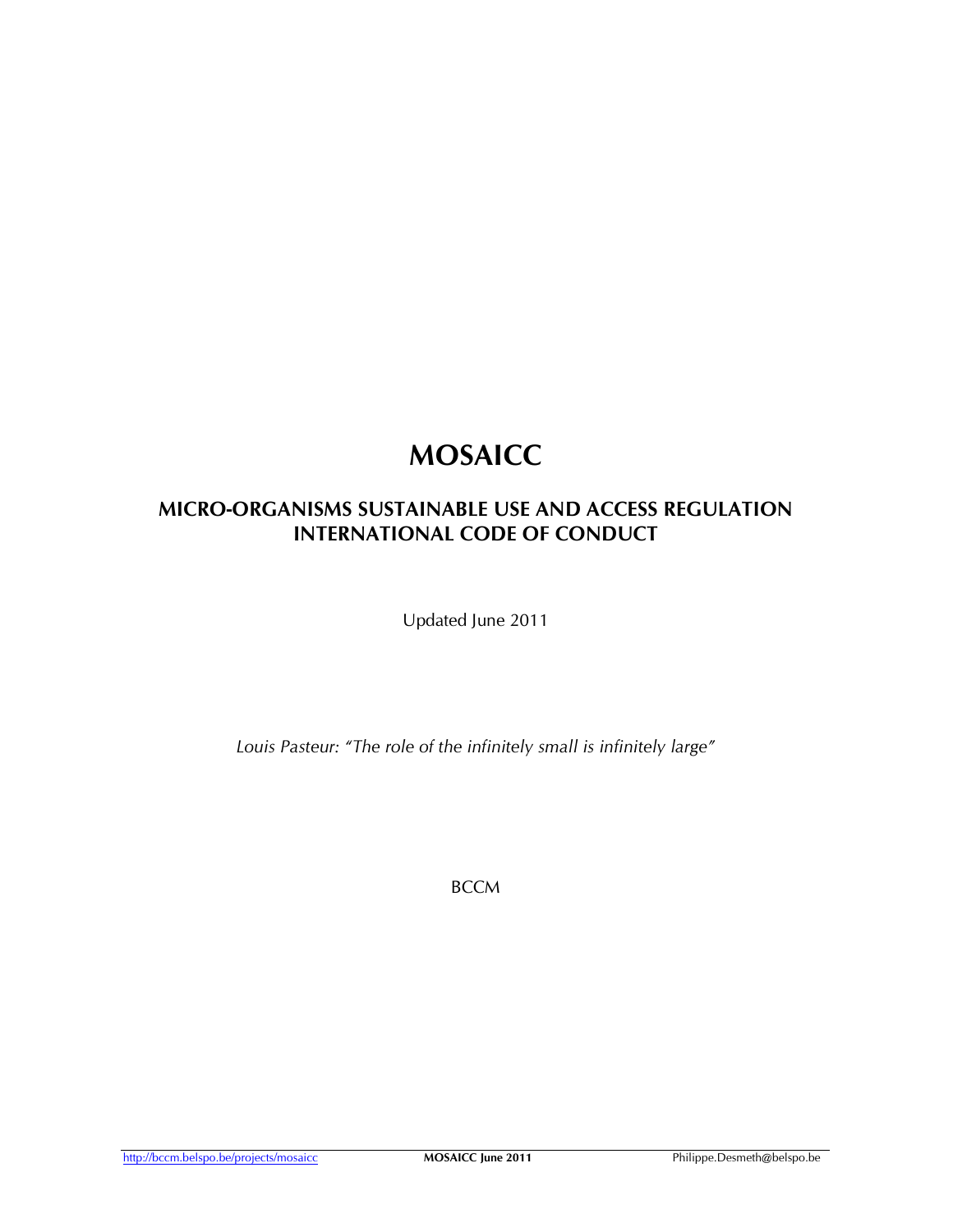## TABLE OF CONTENTS

## **INTRODUCTION**

## **SECTION I. TERMS OF ACCESS TO MGRS**

| <b>1.1. Prior Informed Consent: definition and contents</b> |    |
|-------------------------------------------------------------|----|
| 1.2. Procedure for access to in situ MGRs                   | 5. |
| 1.3. Procedure for access to ex situ MGRs                   | 6  |
| <b>1.4. Settlement of Material Transfer Agreement</b>       | 8  |
| 1.5. Monitoring the distribution and utilisation of MGRs    | 11 |
| <b>1.6 Definition of terms</b>                              | 14 |
| I.7. Additional terms of agreement                          | 15 |

## SECTION II. MODEL DOCUMENTS

| <b>Material Transfer Agreement - MTA</b>                  | 18 |
|-----------------------------------------------------------|----|
| PIC application form for access to in situ MGRs           | 23 |
| <b>PIC</b> certificate for access to <i>in situ</i> MGRs. | 24 |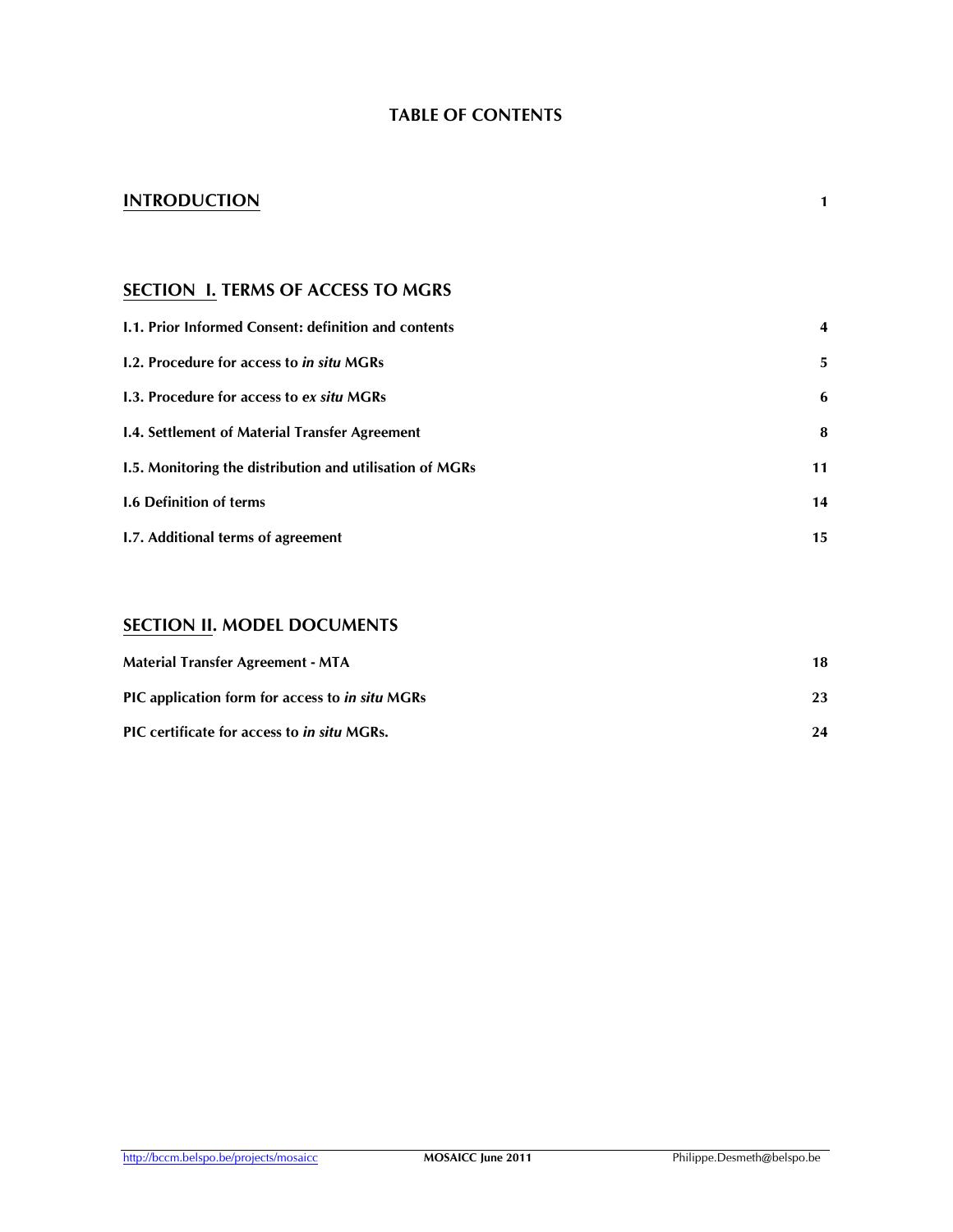## INTRODUCTION

The World Federation for Culture Collections (WFCC)<sup>1</sup> describes micro-organisms as follows:

"Micro-organisms" comprise viruses, all prokaryotes (archaea and bacteria), some eukaryotic organisms fungi, including yeasts, algae, protists, their replicable parts and other derived materials e.g. genomes, plasmids, cDNA. They are considered ubiquitous and found everywhere not recognising country boundaries although many do have various physiological requirements or are obligate pathogens or symbionts and don't grow everywhere. However, it is becoming more apparent that the environment in which a particular species is found has impact on its chemistry and properties.

Fifty percent of the living biomass on the planet is said to be microbial and micro-organisms have the potential to provide solutions to many problems in agriculture, industry, plant, animal and human health and several other biotechnological applications. The vast majority (95%) of microbial diversity is yet to be discovered. They are involved in nutrient recycling (e.g. breaking down complex plant and animal remains), beneficial mutualistic relationships (e.g. nitrogen fixation, animal digestion, mycorrhiza), and production of atmospheric oxygen; some are pathogens causing disease of man, plants or animals.

Micro-organisms have been used as tools for the production of products for millennia. Their various properties can be harnessed by man for many uses which include the biological control of pests and diseases in agriculture and horticulture; production of natural products (e.g. valuable drugs, enzymes, and metabolites) for pharmaceutical, food and other applications, composting, bioremediation and detoxification of wastes. They play a major role in soil fertility and plant and animal health and are employed in diagnostics, efficacy testing of drugs, biocides, vaccine production and disinfectants or as reference strains. They are multifunctional and consequently have multi-use. The unravelling of the structure of DNA (deoxyribonucleic acid), various species of ribonucleic acid (RNA), and the various processes whereby the manufacture of protein from the nucleic acid templates occurs was pivotal in advancing the use of micro-organisms in biotechnology.

With the passing of time, the realized and potential benefits of micro-organisms and the implementation of strict standards of microbe sustainable use provides increasingly for economic and social benefit at global scale.

On the other hand, many micro-organisms are pathogenic for human, animal, plants or other microorganisms and must be monitored, studied, controlled and quarantined, to avoid health hazard, depleting food and feed stock or economic loss.

Containment of hazardous micro-organisms or sustainable use of beneficial micro-organisms is possible provided that facilitated, save and sound access as required in CDB article 15 is ensured. That is the purpose of MOSAICC: contributing to facilitate access and transfer of microbiological material.

MOSAICC is a voluntary Code of Conduct. It is developed to facilitate access to microbial genetic resources (MGRs)<sup>2</sup> and to help partners to make appropriate agreements when transferring MGRs, in the framework of the Convention on Biological Diversity (CBD)<sup>3</sup> and other applicable rules of international<sup>4</sup> and national<sup>5</sup> laws. MOSAICC is a tool to support the implementation of the CBD at the microbial level; it can also serve as a model when dealing with genetic resources other than MGRs.

MOSAICC is the result of the European Commission DG Research funded project called "Elaboration and diffusion of a code of conduct for the access to and sustainable use of microbial resources within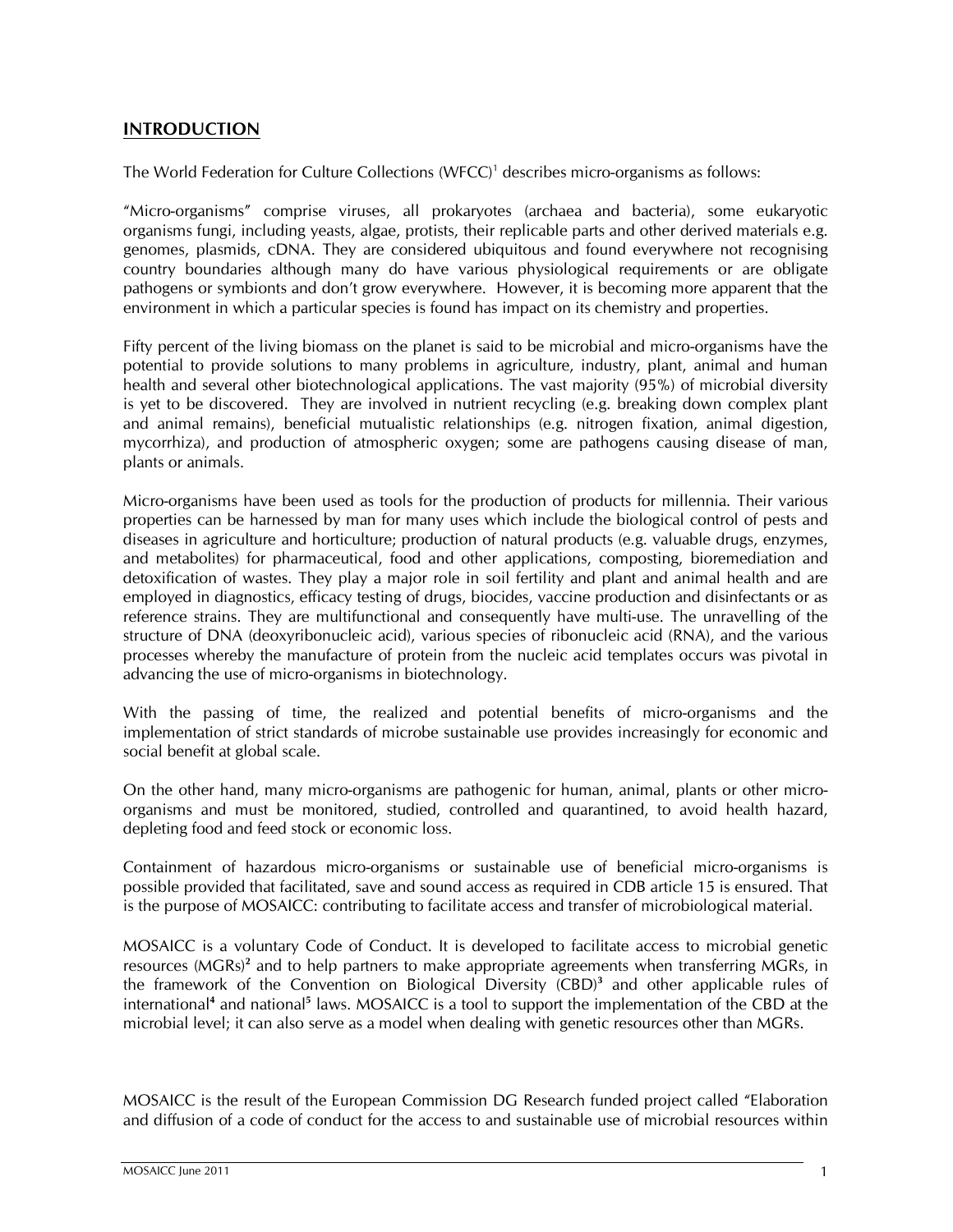the framework of the convention on biological diversity"<sup>6</sup> . MOSAICC was first issued in spring '99, two years before the Bonn Guidelines<sup>7</sup>, as result of five successive drafts improved through dialogue between MOSAICC partners and a network of experts of more than 15 different nationalities. The present version is an update that takes over the innovative ideas developed the last decades by life sciences and social sciences researchers to meet the evolving socio-economic environment.

Access to MGRs is a prerequisite for the advancement of microbiology and world-wide sustainable development. Furthermore, monitoring the transfer of MGRs is necessary to identify the individuals or groups that are entitled to be scientifically or financially rewarded for their contribution to the conservation and sustainable use of the MGRs. Therefore, MOSAICC combines the need for easy transfer of MGRs and the need to monitor the transfer of MGRs. It proposes a system that works through two operating principles:

- 1. The in situ origin of the MGRs is identified via initial Prior Informed Consent (PIC) procedure providing authorisation for sampling. The *in situ* origin of the MGRs is always mentioned when transfer occurs.
- 2. The transfer of MGRs is monitored and occurs under Material Transfer Agreement (MTA) which terms are defined by both recipient and provider. MTA is a generic term that covers very short shipment document, simple standard delivery notice, standard invoice containing minimal standard requirements, or more detailed specific contract including tailor-made mutually agreed terms. According to the use and intended distribution of the MGRs, mutually agreed terms can be short or very detailed.

MOSAICC aims to assist microbiologists:

- to obtain Prior Informed Consent-PIC (CBD art.15.5) ;
- to establish Material Transfer Agreement (MTA) for access to and transfer of MGRs, access to and transfer of technology, fair and equitable sharing of benefits as well as for technical and scientific co-operation (CBD art.15.4, 15.6, 15.7, 16, 18 & 19).

MOSAICC aims to assist authorities of countries providing MGRs by suggesting procedures:

- to issue PIC for access to MGRs;
- to organise facilitated access to MGRs (CBD art.15.2)
- to monitor the transfer of such MGRs, to enable fair and equitable sharing of the possible benefits arising from their utilisation.

MOSAICC includes recommendations to microbiologists. These recommendations should be considered as guidelines for an optimal implementation of the CBD. National and international legal requirements developed in or outside the framework of the CBD remain compulsory (CBD art.22). As the implementation of the CBD is ruled at national level, some suggestions to authorities are also included as well as some model forms in section II of this document.

As it is not the purpose of MOSAICC to analyse thoroughly the terms and principles of the CBD, readers are advised to check the bibliography and consult other documents for more information about the CBD. In addition, MOSAICC recommends the "OECD Best Practice Guidelines for Biological resource Centre" published in 2007 by the Organization for Economic Co-operation and Development<sup>8</sup> and the "WFCC Guidelines for the Establishment and operation of culture collections"<sup>9</sup>. These documents provide guidance and propose best practices for depositories of biological material. They contain lists of rules and regulation as well as useful references.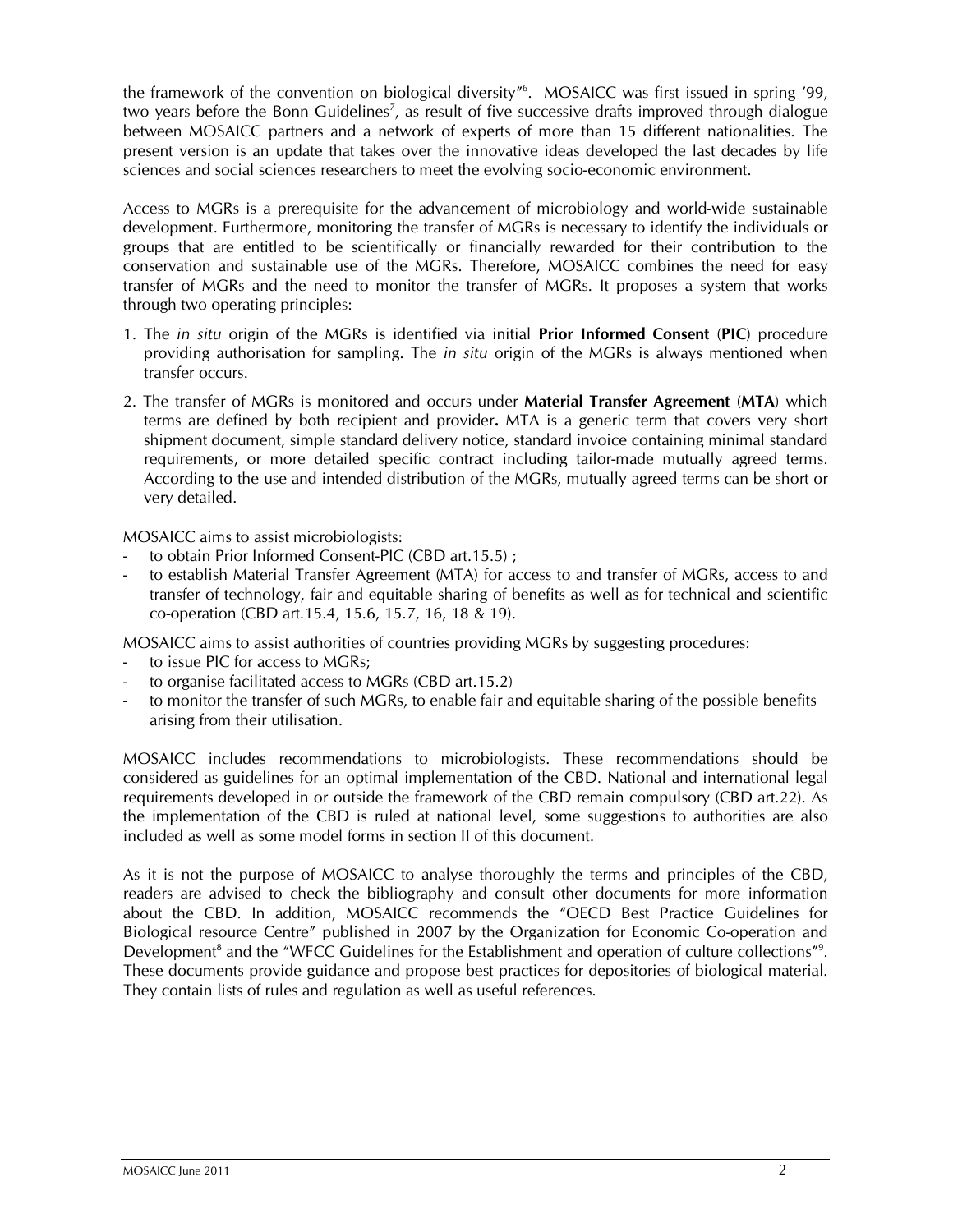9 See http://www.wfcc.info/index.php/guidelines/

 $\overline{a}$ <sup>1</sup> Smith, D. & Desmeth, P. (2007). Access and benefit sharing, a main preoccupation of the World Federation of Culture Collections. In: UNEP/CBD/WG-ABS/6/INF/3 13 December 2007

<sup>2</sup> Short definition of microbial genetic resources (MGRs) derived from the CBD definition of genetic resources: any microbial genetic material of actual or potential value (article 2).

<sup>3</sup> The Convention on Biological Diversity (CBD, Rio de Janeiro, 5 June 1992) has three objectives " the conservation of biological diversity, the sustainable use of its components and the fair and equitable sharing of the benefits arising out of the utilization of genetic resources "(art.1). To achieve these goals, the CBD lays down new principles governing, among others, access to genetic resources (art.15), access to technology (art. 16, 18 & 19) and fair and equitable sharing of benefits (art. 15 & 19). Since microbiologists must deal with MGRs from all over the world, there is a need for a Code of Conduct dealing with these matters in a practical way. MOSAICC is the result of a consensus obtained between a balanced group of representatives from North and South, including representatives from the public (government, culture collections, academics, NGOs) and the private sector (pharmaceutical, chemical and food industry), from the not-forprofit-sector as from the commercial sector.

<sup>4</sup> Among others the Budapest Treaty on the International Recognition of the Deposit of Micro-organisms for the Purposes of Patent Procedure (28 April 1977, amended on 26 September 1980 and Regulations) and the Agreement on Trade-Related aspects of Intellectual Property Rights (TRIPS Agreement, Marrakech, 15 April 1994). See also CBD article 22.

<sup>5</sup> Individual countries may retain their own special interests and goals, even if this involves rules that go beyond those laid down by the CBD. However, a uniform set of guidelines could be more economic and effective to implement the principles of the CBD. The success of countries in co-operating with each other and exploiting in a sustainable way their microbial biological diversity will depend on the feasibility of the national regulations and procedures that these countries impose.

<sup>&</sup>lt;sup>6</sup> Concerted action n° BIO4-CT97-2206 (DGXII - SSMI). The MOSAICC project involved twelve partners. For more details, see webpage http://bccm.belspo.be/projects/mosaicc/

<sup>7</sup> Bonn Guidelines on Access to Genetic Resources and Fair and Equitable Sharing of the Benefits Arising out of their Utilization (see Convention on Biological Diversity – Conference of Parties 6 Decision VI/24. http://www.cbd.int/decision/cop/?id=7198)

<sup>8</sup> OECD Best Practice Guidelines for Biological resource Centre, 2007, OECD, Paris. See also document "Biological Resource Centres Underpinning the future of Life Sciences and Biotechnology". OECD Science & Information Technology, May 2001, vol. 2001, no.7, pp.1- 68 (69 pages) OECD.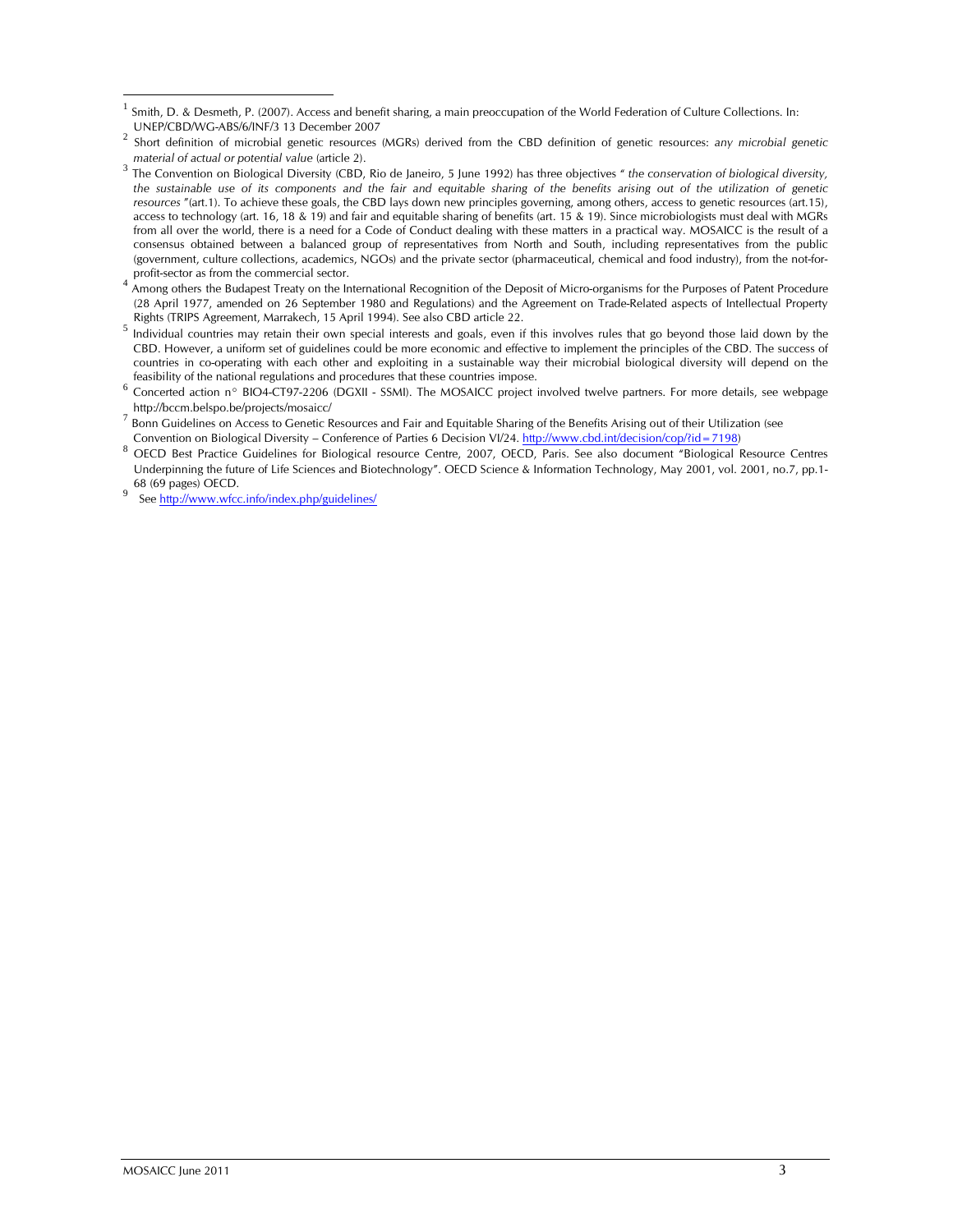## SECTION I. TERMS OF ACCESS to MGRs

#### I.1. Prior Informed Consent: definition and contents<sup>9</sup>

In the system proposed by MOSAICC, the "prior informed consent" (PIC) is a document / a record that officially identify the in situ origin of MGRs and authorise the access to in situ MGRs. It is the result of a procedure put in place to monitor the access to and the transfer of MGRs.

The PIC must be: - obtained prior to accessing the MGRs;

- based on legally correct and trustworthy information provided by the applicant;
- granted by a competent authority of the country where the MGRs is provided from and according to the national legislation and procedures. (For the purpose of MOSAICC, the competent authorities that are entitled to provide the authorisation for access to MGRs will be called "PIC-providers<sup>10</sup>").

MOSAICC recommends that, in all cases, the PIC-document or the PIC record should contain<sup>11</sup> (see section II for model PIC):

- − the names and addresses of the PIC-applicant and the « PIC-provider »;
- − a confirmation of the authority exercised by the « PIC-provider »;
- − a confirmation of the precise scope of the PIC (cf. annexed PIC-application, area of sampling, when possible description of MGRs to be accessed);
- − a reference to the national legislation concerning the PIC, whether this national legislation is related to regulations or recommendations expressed in an international convention (such as the CBD) or not;
- − a reference to a Material Transfer Agreement, if any<sup>12</sup>;
- − and in annex, if relevant, the permission of right holder (such as landowner and/or usufructuary).

<sup>9</sup> MOSAICC refers to the principles laid down in CBD article 15, in particular:

<sup>-</sup> the « sovereign rights of States over their natural resources " in the sense that " the authority to determine access to genetic resources rests with the national governments and is subject to national legislation » (CBD art. 15.1);

 <sup>- «</sup> Each Contracting Party shall endeavour to create conditions to facilitate access to genetic resources for environmentally sound uses by other Contracting Parties and not to impose restrictions that run counter to the objectives of this Convention » (CBD art. 15.2);

 <sup>- «</sup> Access, where granted, shall be on mutually agreed terms and subject to the provisions of this Article » (CBD art. 15.4)

 <sup>- «</sup> access to genetic resources shall be subject to prior informed consent of the Contracting Party providing such resources unless otherwise determined by that Party » (CBD art. 15.5).

<sup>&</sup>lt;sup>10</sup> There are different kinds of PIC-providers. PIC-providers that have received a mandate from their government to issue PIC within the framework of the CBD and PIC-providers that have received a mandate within national legislation that does not refer to the CBD. Some of these PIC-providers have a limited mandate, for instance the authority to issue PIC for access to certain geographical area(s) like a Department of Forestry or an administration supervising a National Park. Some PIC-providers have a broader competence related to the access to genetic resources (e.g. department of Environmental Affairs). In practice a country may organise itself in different ways. In this regard countries could take two useful steps to facilitate the implementation of the PIC principle: first, designate one or more PICproviders, secondly, regularly publish updated list of names and addresses of their competent PIC-providers. The lists should include specifications on the scope of the respective mandates of those PIC-providers (kind of genetic resources covered, geographical areas of competence etc.). Countries which have designated PIC-providers, could use standardised PIC-certificates such as the MOSAICC model forms (see section II).

<sup>&</sup>lt;sup>11</sup> Some conditions could be added according to the country's national legislation and/or the specific rules applied by a PIC-provider but too restrictive rules might run counter the attainment of the general objectives of the Convention on Biological Diversity (CBD articles 1 and 15.2).

<sup>&</sup>lt;sup>12</sup> The transfer without MTA of in-situ MGRs to ex-situ conservation facilities is possible when the present depository has itself isolated the MGRs directly from in-situ conditions and stored them at its facilities. In any other cases transfer of MGRs without MTA is inadvisable. Note that when receiving strains of micro-organisms to conserve, culture collections ask the depositor to fill in an "accession form" where basic information is recorded. The accession form is usually one of the first official documents recording the trail of movements of a micro-organism, alongside any scientific paper describing the micro-organisms and its properties.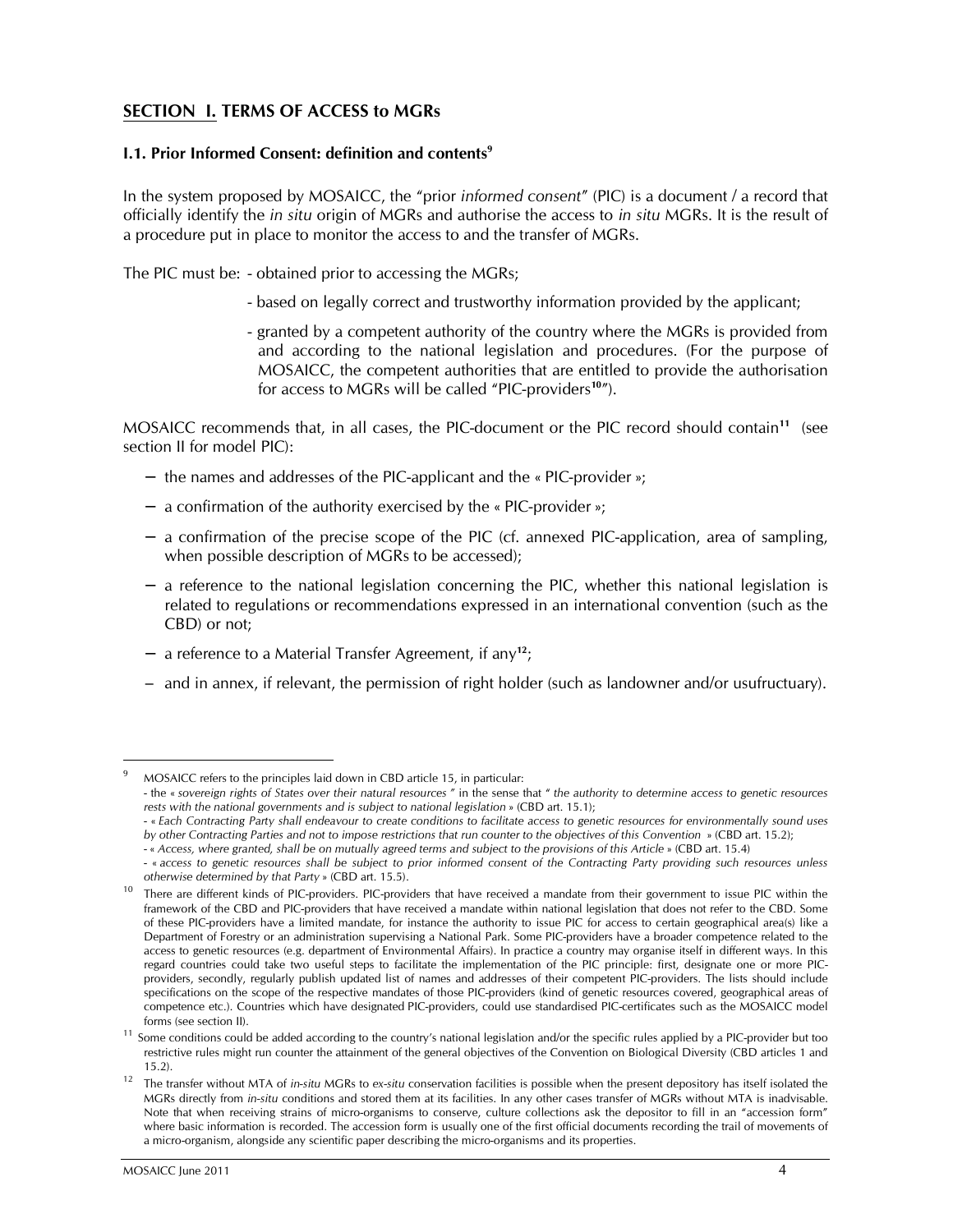#### 1.2. Procedure for access to in situ  $MGRs<sup>13</sup>$

#### Prior Informed Consent

MOSAICC recommends that microbiologists, wishing to access in situ MGRs, endeavour in all cases to apply for a **Prior Informed Consent** (PIC) both in countries that have or have not yet designated a competent « PIC-provider » within the framework of the CBD<sup>14</sup> .

Because "PIC-providers" are not always identifiable where access to in situ MGRs is required, MOSAICC recommends that microbiologists:

- − always make best efforts to identify the competent « PIC-provider » and to acquire a PIC before accessing MGRs;
- − keep proof of their efforts and steps made to acquire PIC;
- − when wishing to access in situ MGRs<sup>15</sup>, always attempt to acquire written permission from identifiable right holders, such as the landowner and/or the usufructuary of the land or water area before accessing this area and its genetic resources;
- − use the MOSAICC model PIC-application form as model (see Section II model documents);
- − in absence of official forms, ask "PIC-providers" to use the MOSAICC model PIC-document (see Section II model documents).

The PIC gives access to *in situ MGRs*; it authorises sampling of MGRs under certain conditions. Subsequently, for each MGR isolated during the specific field survey / sampling campaign it covers, the PIC proves that the MGR has been isolated in a legitimate way and it identifies officially the in situ origin of the MGR. At this point, the issuance of a **Global Unique Identifier** (GUID)<sup>16</sup> attached to the "item" can make the conveyance of MGRs transfer feasible. Another moment when the issuance of a GUID is recommended is the deposit in an ex situ long term conservation facility, a culture collection. The World Federation for Culture Collections (WFCC) pioneered the development of an international database on culture resources worldwide: the World Data Centre for Micro-organisms (WDCM)<sup>17</sup>. WDCM has inaugurated a system of tagging strains of micro-organisms in a consistent manner that allows finding back the trail of exchanges of the micro-organisms samples through the culture collections network.

A **fast-track procedure** should be available in cases of emergency such as epidemic or for MGRs needed for biocontrol of non-indigenous pests/flora/fauna originating from the same habitat/ecosystem as the MGRs. In case of such procedure, the use of GUIDs renders the backward procedure possible: instead of getting the PIC before access, here access is granted first and the GUID acts as an electronic tag helping retrieve the item and following the trail of its movements in a backward process. The fasttrack procedure is coupled to a regularising procedure (see page 9).

<sup>13</sup> Given the provisions included in CBD article 15, and the use of terms for the purposes of the CBD (article 2), which state: - "country of origin of genetic resources means the country which possesses those genetic resources in in situ conditions" - "in situ conditions means conditions where genetic resources exist within ecosystems and natural habitats, and, in the case of domesticated or cultivated species, in the surroundings where they have developed their distinctive properties ", MOSAICC defines in situ MGRs as micro-organisms or material of microbial origin containing functional units of heredity, as existing

within ecosystems and natural habitats, and, in the case of domesticated or cultivated species in the surroundings where they have developed their distinctive properties. Note: This definition excludes MGRs having acquired their distinctive properties in *in vitro* conditions, outside their ecosystems and natural habitats (laboratory conditions).

<sup>&</sup>lt;sup>14</sup> The last phrase of article 15.5: "unless otherwise determined by that Party" means also that imposing the requirement of prior informed consent is an option rather than an obligation and this has the consequence that a user is only required to submit to prior informed consent, if the providing Party has taken steps to establish the necessary procedure in its legal system (Hendrickx/Koester/Prip, The Convention on Biological Diversity – Access to Genetic Resources: A legal Analyses, 23 Environmental Law and Policy 250 (1993)).

<sup>&</sup>lt;sup>15</sup> The country where the *in situ* MGRs were accessed is the country of origin.

<sup>&</sup>lt;sup>16</sup> More information related to GUIDs is available at http://bccm.belspo.be/projects/mosaics/reports/files/ics\_report.pdf and at https://www.cbd.int/doc/programmes/abs/studies/study-regime-05-en.pdf "Studies on Monitoring and Tracking genetic Resources. Garrity G.M. et al, 2009.

<sup>17</sup> Work of Professor Skerman, University of Queensland, Australia, and his colleagues in the 1960's. See www.wfcc.info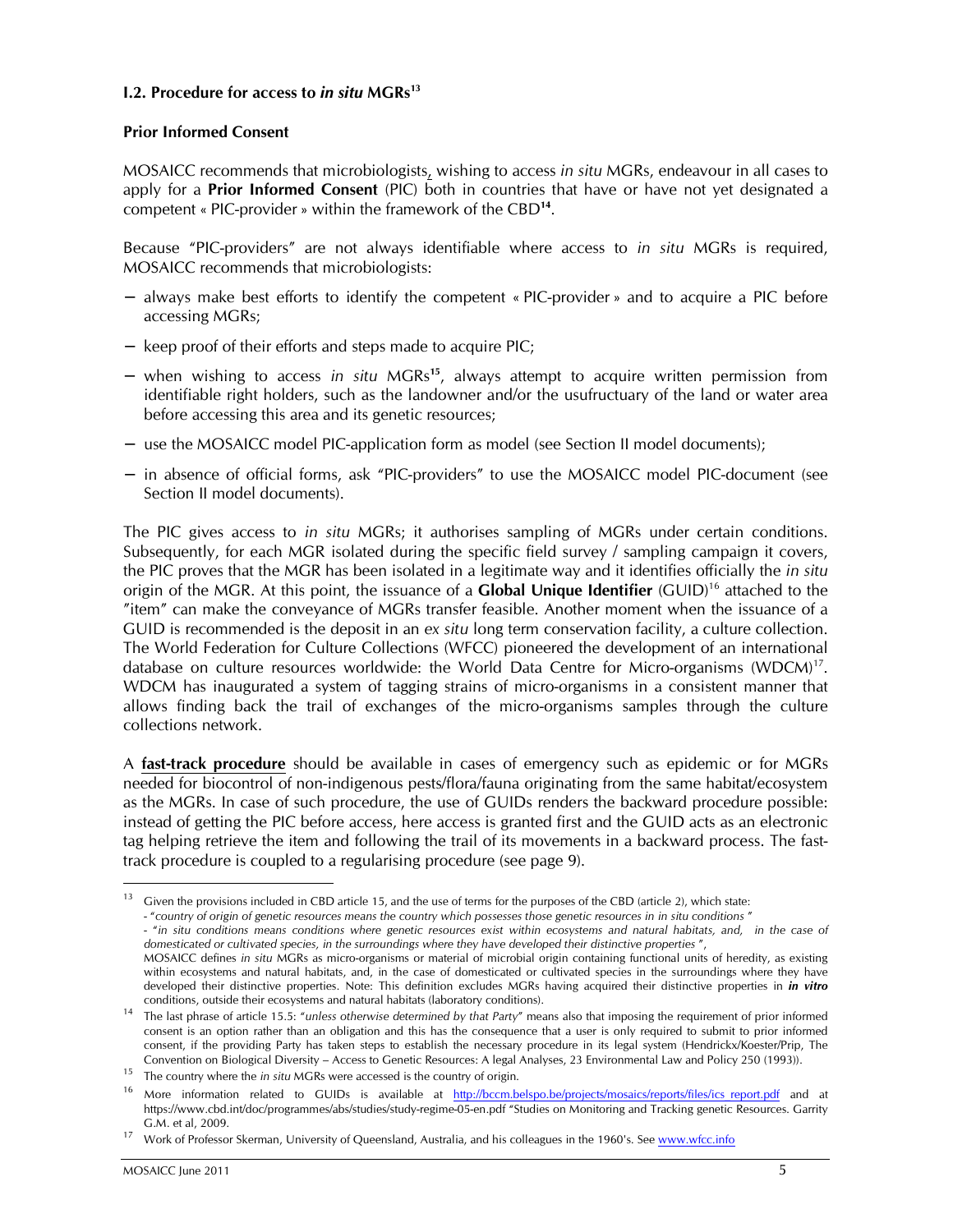Given the flexibility of the CBD<sup>18</sup> concerning the PIC requirement and the need for appropriate procedure for special cases, countries could put in place such fast-track procedure with shortest possible administrative delay according to the level of urgency, giving access to in situ MGRs on basis of minimum information about the purpose of the purchase. This procedure should still enable the monitoring of the distribution and utilisation of the MGRs. In the system proposed in this Code of Conduct, fast-track procedure will match with the contents of Material Transfer Agreement excluding further distribution of MGRs and use-category I (see types and contents of Material Transfer Agreement on page 10 and following).

Having in mind that access to MGRs is the necessary prerequisite to enable basic, upstream research, and the non-monetary benefits it generates<sup>19</sup>, a State, exercising its sovereign rights over the natural resources under its jurisdiction (CBD article 15.1), could consider organising a simplified system that will facilitate non-commercial research without jeopardizing potential commercial benefits.<sup>20</sup> Such simplified system can make use of the different tools in development such as GUIDs, bio-molecular markers, fingerprinting, most produced initially by basic life-science non-commercial research.

#### 1.3. Procedure for access to ex situ  $MGRs^{21}$

#### Prior Informed Consent

 $\ddot{\phantom{a}}$ 

MOSAICC recommends that microbiologists wishing to access ex situ MGRs:

- − to endeavour in all cases to get, at least, the country of origin or a reference such as a GUIDs that leads to the initial Prior Informed Consent issued when access to in situ MGRs was authorised or to an equivalent document delivered when the MGRs were originally deposited in ex situ collections<sup>22</sup> (see also recommendation for regularising procedure). When the origin of an ex situ MGRs is not known, the source (institution or individual who deposited the MGRs in an ex situ conservation facility) must be documented.
- − to keep files of correspondence when dealing with ex situ resource centres, including possible Material Transfer Agreement (see definition of MTA, page 10).

<sup>&</sup>lt;sup>18</sup> As already mentioned in footnote 14, the phrase, "unless otherwise determined by that Party" gives the countries some flexibility to deal with the principle of PIC requirement and to provide for possible special procedures. For instance in case of emergency, when a dramatic outbreak of parasitic disease (whether human, animal or plant disease) could cause health or environmental damages, access to the pathogenic MGRs should be possible without delay and restriction for bona fide researchers. Indeed, in such case, it is irresponsible for a country to deny or delay access to MGRs and so impeding international aid, and it counters the provisions of CBD article 14 (e) stating « (Each Contracting Party, ..., shall) Promote national arrangements for emergency responses to activities or events, whether caused naturally or otherwise, which present a grave and imminent danger to biological diversity and encourage international cooperation to supplement such national efforts and, where appropriate and agreed by the States or regional economic integration organizations concerned, to establish joint contingency plans».

<sup>19</sup> As described in appendix II of the Bonn Guidelines and in COP Decision VI/24 Annex II. These benefits include, but are not limited to: human and institutional capacity building, education and training; technology transfer, new research approaches and access to facilities; access to data, information and knowledge that contributes to policy- and decision-making on all levels; and participation in collaborative, multidisciplinary research activities and networks.

<sup>&</sup>lt;sup>20</sup> Schindel et al. Workshop report on access and benefit sharing in non-commercial biodiversity research. Bonn, Germany, 17-19 November 2008. Document accessible at http://barcoding.si.edu/ABSworkshop.html

 $^{21}$  Given the provisions included in CBD article 15, and the use of terms for the purposes of the CBD (CBD art. 2), which state: -"country providing genetic resources means the country supplying genetic resources collected from in situ resources, including populations of both wild and domesticated species, or taken from ex situ sources, which may or may not have originated from that country ",

 <sup>-&</sup>quot;ex situ conservation means the conservation of components of biological diversity outside their natural habitat " MOSAICC defines ex situ MGRs as material of microbial origin containing functional units of heredity that is kept outside its natural habitat (such as in vitro or laboratory conditions).

<sup>22</sup> Ex situ MGRs are originally isolated from in-situ conditions and subsequently kept in vitro. According to the CBD provisions, these MGRs isolated from in-situ conditions should have been accessed through a PIC identifying their origin and making reference to the terms of the access.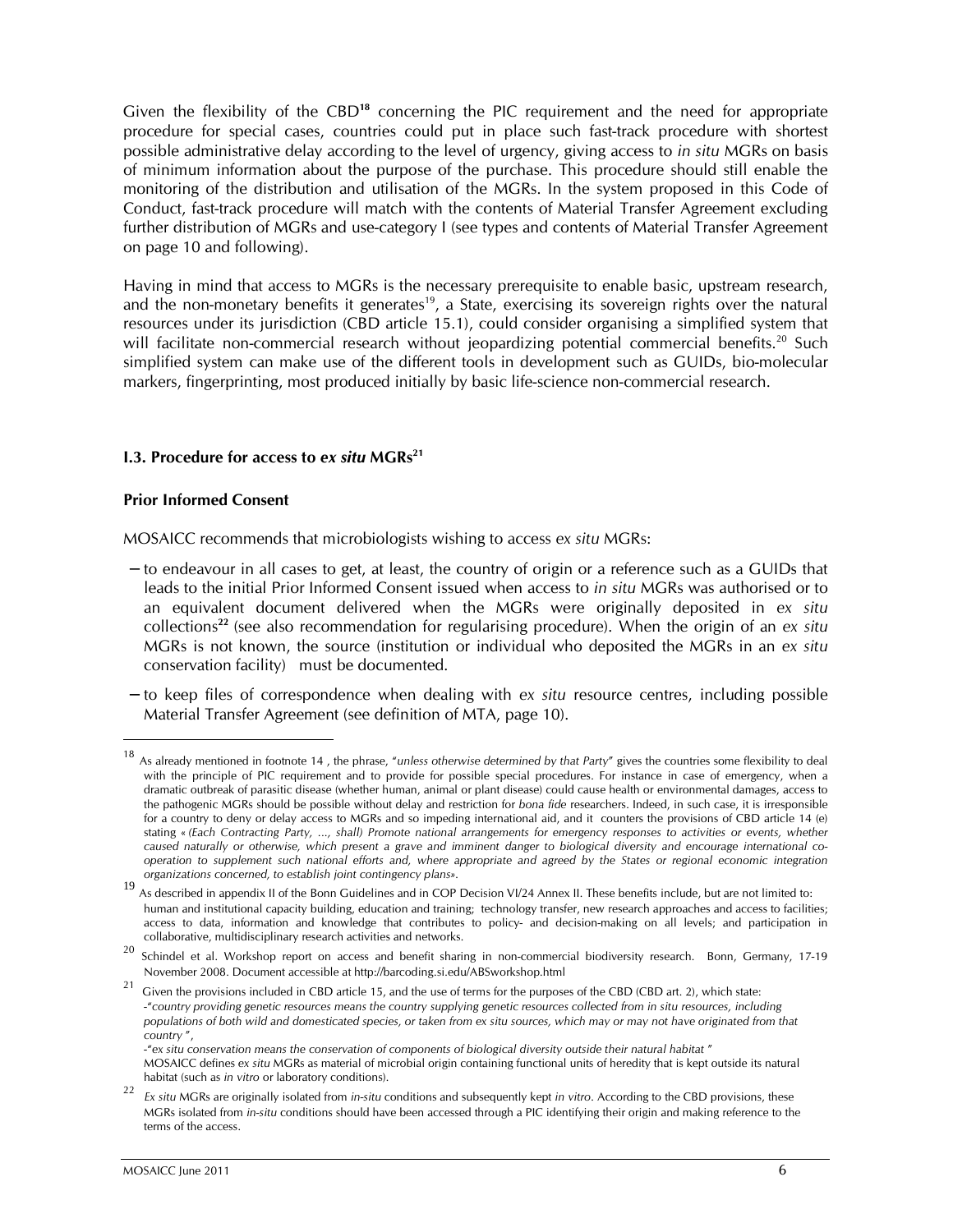- − to check that the **necessary minimal information** regarding the MGRs is attached or retrievable via GUIDs.
- − to always mention provider, strain reference number and country of origin in their scientific papers/publication.

MOSAICC recommends that the provider of the MGRs transfer them with the **necessary minimal** information about their in situ origin:

- − a reference to the original PIC or to an equivalent document delivered when the MGRs were originally deposited in ex situ collections;
- the name of the country where the MGRs were accessed;
- − a strain reference number or GUIDs;
- if available, the species name identifying the strain (see comments in footnote 24);
- − the place and date of isolation as well as the name of the individual that has isolated the strain from in situ conditions or, for lack of individual's name, the name of the institution (legal entity) that employed the individual at the time of the isolation of the strain;
- − previous Material Transfer Agreement, if any.

One key procedure at the point of junction between in situ and ex situ life conditions of microorganisms is the deposit of a strain in an ex situ long term conservation facility. When accepting strains, culture collections require basic information from the depositor which is similar to the necessary minimal information as listed here above. This information is recorded on what is usually called an "accession form". The "accession form" is the very first document attached to strains entering a collection. Appropriate use of this form will facilitate management of the micro-organisms throughout its ex situ lifespan.

Complementary to the recording of basic information at key point of the micro-organisms life, the use of Global Unique identifiers (GUIDs) will help retrieve the necessary minimal information and more<sup>13</sup>.

Many ex situ MGRs are not yet covered by a PIC because individuals as well as institutions, including ex situ resource centres, have sometimes acquired in the past, and in particular cases are still acquiring MGRs without a PIC.

MOSAICC recommends that a regularising procedure will be followed for these ex situ MGRs that have been acquired / isolated from in situ conditions without a PIC. This regularising procedure consists of the applicant providing the competent authority with an inventory of indexed strains in pure culture, whether identified or not, kept at its facilities. This correcting measure will fulfil the need to identify the in situ origin of the strains by recording and transferring the adequate information. This measure must remain exceptional. It is intended to get back into the regular circuit MGRs that have for any reasons bypassed the standard procedure. The regularising procedure applies also in the context of fast-track procedure (see page 7).

Amongst the strains kept ex situ, those used in standards for assays and proficiency tests are called reference strains, and the strains that underpin taxonomy and nomenclature are defined as Type strains. The availability of these strains is of central importance in a comparative science, it is essential that access and exchange of these reference strains and Type strains is not impeded to facilitate microbiological systematic research. The emergence of individuals and organisations attempting to restrict use, access or protect intellectual property threatens this access<sup>23</sup>, and runs contrary to CBD

<sup>23</sup> <sup>23</sup> Tindall, B.J. & Garrity, G.M. (2008). Proposals to clarify how type strains are deposited and made available to the scientific community for the purpose of systematic research. International Journal of Systematic and Evolutionary Microbiology 58, 1987–1990.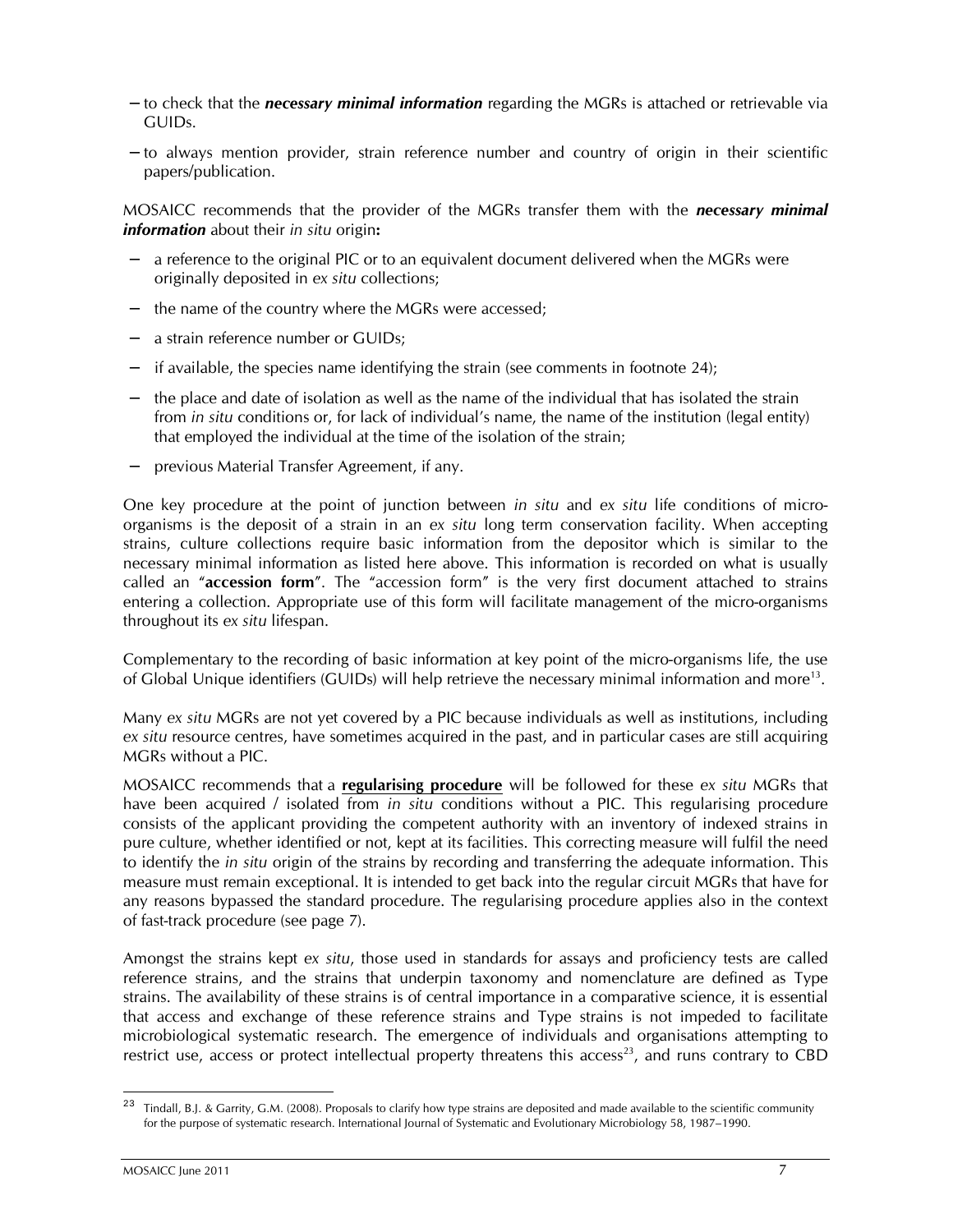Article 15.2. MOSAICC recommend that the States exercise their sovereign rights upon their natural resources to request ex situ MGRs providers such as culture collections in which such strains are deposited to make these available without restriction, a reasonable costs fee, to facilitate future research and enable proper identification.

#### I.4. Settlement of Material Transfer Agreement

MOSAICC recommends that all transfers of MGRs (in situ MGRs to ex situ conditions and transfers of ex situ MGRs) occur under Material Transfer Agreement (MTA) the terms of which are mutually agreed<sup>24</sup> upon between the provider and the recipient.

Material Transfer Agreement (MTA) is a generic term that includes very short shipment document, simple standard delivery notice, standard invoice containing minimal standard requirements, or more detailed specific contract including tailor-made mutually agreed terms. All these documents can be designated as MTA as long as they contain at least:

- information about the *in situ* origin or the source (see PIC);
- information about provider and recipient ;
- mutually agreed terms for the access to and the transfer of MGRs, the access to and the transfer of technology, the fair and equitable sharing of the benefits as well as for technical and scientific cooperation.

According to the use and intended distribution of the MGRs, mutually agreed terms can be either very short or very detailed.

#### Model MTA and Standard MTA

For usual transfers, such as delivery of test strains and exchanges between scientists, etc., partners are advised to use widely accepted model MTA. The European Culture Collections Organisation (ECCO) is striving towards such a model MTA with a standard core completed with facultative provisions. Such regional model MTA can foster the exchanges of microbial material in a uniform legal system. Designing a model MTA for the members of the World Federation for Culture Collections (WFCC) would be a significant sector based ABS approach for the culture collections community across the world, facilitating exchanges although its members operate in different legal system.

It is also advisable to strive towards the development of sector-based **Standard MTA** (sMTA) such as the one designed for the International Treaty for Plant Genetic resources for Food and Agriculture  $(ITPGR)^{25}$ . sMTA adapted to the bilateral framework of the CBD can be inspired by the ITPGR sMTA although the latter is used in a multilateral system.

Common rules of access to MGRs and related data can be part of a process to reconstruct "commons" in microbial data, information and material. That is to establish "microbial commons" for the exchange of (micro) biological material which would provide basic common use principles for access to both material and information. This development will be complementary to the national regulations on ABS and to existing IPR laws, as it will constitute a demarcated space where material and information are relatively freely accessible provided that the outputs is injected back in this open space, to be shared again<sup>26</sup>. Inside this space access and benefit-sharing are "commonly shared".

 $\ddot{\phantom{a}}$ 

 $^{24}$  "Access, where granted, shall be on **mutually agreed terms** and subject to the provisions of this Article" (CBD art. 15.4).

 $25$  See www.planttreaty.org

<sup>26</sup> See Reichman, J.H., Dedeurwaerdere, T., Uhlir, P.F. (2008). Designing a Microbial Research Semicommons: Integrated Access to Scientific Materials, Literature and Data in a Highly Protectionist Legal Environment. Paper presented to the conference on the Microbial Commons. Ghent, Belgium, 12-13 June 2008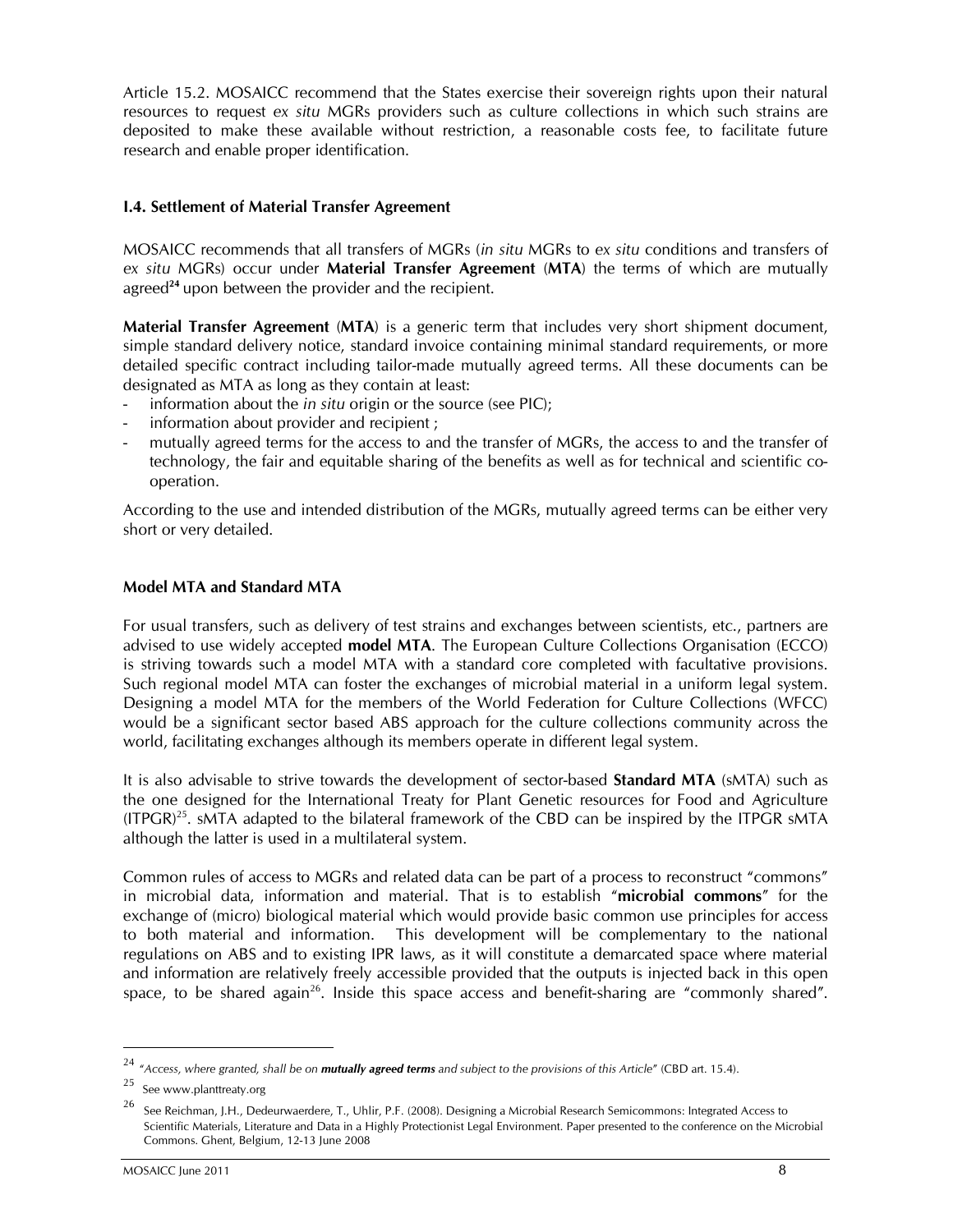Outside this demarcated space, access and benefit-sharing will be ruled through ordinary national and international laws, including IPR and specific CBD inspired regulations.

The WFCC supports similar views on such "microbial commons"<sup>27</sup>. Considering that fair and equitable benefit sharing depends upon the usage and activities undertaken with the resource, the benefits for most research and education activities should extend to depositing in collections, publication of associated data including experimental results, and making both material and associated information widely and easily available to stakeholders including the (source) country of origin. If the MGRs are made available with the purpose of commercial exploitation then other ways of sharing could apply such as access, milestone and royalty/license payments, or mechanisms such as IPR related patent and royalties could be activated.

MOSAICC recommends also, as suggested by WFCC, to refer to the concept of "bundle of rights"<sup>28</sup> as a dynamic adaptive way to allot rights to stakeholders over microbial material and related information, resulting in effective benefit sharing.

Ownership can constitute a "bundle" of use and decision rights that are attributed to a number of stakeholders / economic agents.

The "bundle of rights" is a scheme allowing multi-ownership structured in gradual levels of use and decision rights. Several rights-owners determine use and access to resources. These rights can begin with basic access rights, up to encompassing research delivering outputs to the public domain, distribution to third parties under the terms agreed and described in a MTA, exploitation rights to develop intellectual property and its ownership which may include reach through rights.

Furthermore, the application of the "bundle of rights" makes possible the enforcement of the "sovereign rights of States over their natural resources" without prejudice to private rights. Unambiguous allotment of rights in advance will facilitate rightful benefit sharing "at the end of the pipe".

#### Tailored MTA

 $\ddot{\phantom{a}}$ 

When sMTA and model MTA do not meet the requirements of the stakeholders and that a more custom-made agreement is needed, partners are advised to use the MTA check list<sup>29</sup> to avoid

<sup>27</sup> Smith, D. & Desmeth, P. (2007). Access and benefit sharing, a main preoccupation of the World Federation of Culture Collections. In: UNEP/CBD/WG-ABS/6/INF/3 13 December 2007 Compilation of submissions provided by parties, governments, indigenous and local communities and stakeholders on concrete options on substantive items on the agenda of the fifth and sixth meetings of the ad hoc open ended working group on access and benefit sharing. Canada: UNEP/CBD. p 68-70

<sup>&</sup>lt;sup>28</sup> Dedeurwaerdere, T. (2005) Understanding ownership in the knowledge economy: the concept of the bundle of rights. BCCM News Edition 18.

Dedeurwaerdere, T. (2006). The institutional economics of sharing biological information. Int Soc Sci J 58, 351–368.

 $^{29}$  Material Transfer Agreement contents :

<sup>•</sup> Accompanying terms

Mention of the country of origin, reference to the original PIC; previous MTA-terms if any.

<sup>•</sup> Basic terms

<sup>-</sup> Description of MGRs (country of origin, place and date of isolation, strain reference number, identification data, name of the individual that has isolated the strain from in situ conditions or, if individual's name is not available, the name of the institution (legal entity) that employed the individual at the time of the isolation of the strain) ;

 <sup>-</sup> Bona fide and sustainable use, following the CBD principles ;

 <sup>-</sup> Clause governing the payment of the costs of handling ;

<sup>-</sup> Type of transfer: transfer where distribution to 3rd parties is either excluded (by default option) or possible. The choice between these two options is subordinate to the kind of recipients.

 <sup>-</sup> Information about provider and recipient: names, addresses.

<sup>•</sup> Use-specific terms

Category 1: Use for test, reference, bioassay, control, training, and research purposes. No commercial use. No IPR on MGRs, derived technology and information. The recipient has to follow the protocols of standard test and reference procedures. Category 2 : Commercial use. Need for more precise MTA provisions on IPR, information feedback, patent application and benefitsharing (see additional terms).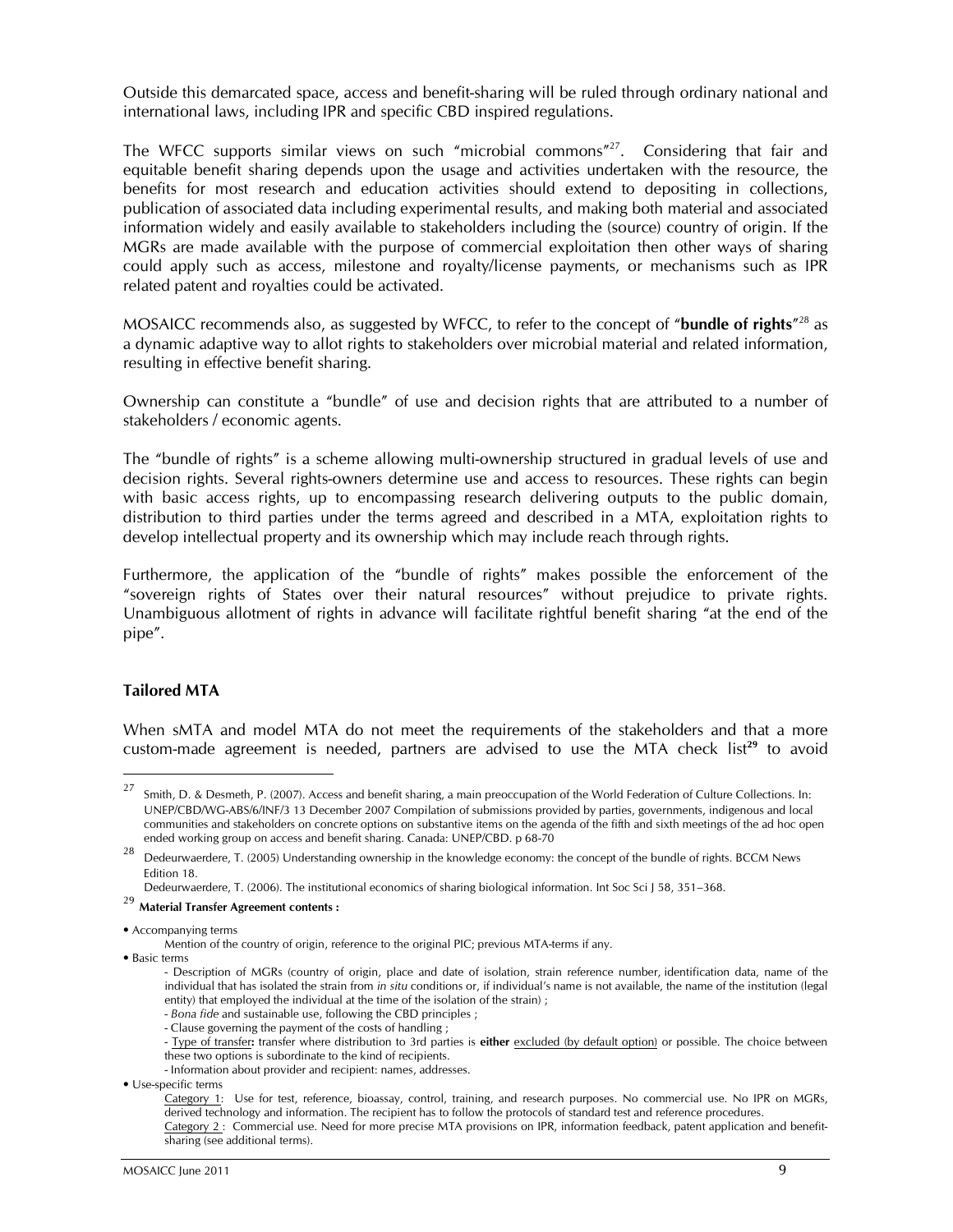overlooking important terms when negotiating. Partners are free to draw up these custom-made terms according to their needs, provided that these terms are lawful and in accordance with the principles of the CBD.

The contents of the MTA are defined by two main criteria:

- 1. the kinds of use of the MGRs.
- 2. the possibility to distribute the MGRs to third parties, or not ;
- 1. MOSAICC divides the possible uses of MGRs into two categories:
	- − Category I: Use for test, reference, bioassay, control, training and research purposes.
	- − Category II: Commercial use

These categories of use will determine use-related terms to include in each MTA. Potential use and intentions may shift accordingly to results of R&D programmes and subsequent perspectives of new applications (actually, all micro-organisms have the potential to be of commercial interest). In this context all agreements to be signed between the different parties should clearly indicate the need that changes of categories must be negotiated and agreed with the rightful owner or provider. In order to help the partners make the appropriate choice between the categories of use, non-ambiguous definitions and clear descriptions of the uses are needed, especially the definition of "commercial use" with regard to the need for more precise terms for sharing of financial benefits. "Commercial use" of MGRs includes but is not limited to the following activities: sale, patenting, obtaining or transferring intellectual property rights or other tangible or intangible rights by sale or licence, product development and seeking pre-market approval.

- 2. MOSAICC recommends distinguishing between two types of material transfer.
	- − I. By default, transfer where further distribution is excluded (MTA excluding distribution to 3rd parties)
	- − II. Exceptionally, transfer where further distribution is allowed (MTA allowing distribution to 3<sup>rd</sup> parties)

The choice between these two types of transfer will be determined by the capacity of the users as well as of the suppliers for keeping records of the individuals or institutions from where or where to they transfer MGRs<sup>30</sup>. MOSAICC recommends that the MTA by default prohibit further down-theline transfers.

• Additional terms - IPR related to MGRs and derived technology,

- Terms on training, technical and scientific co-operation, access to and transfer of technology, exchange of information and publication policy. Terms providing possibilities for capacity building in, among others, taxonomy and general microbiology for the provider of microbial genetic resources should be emphasised and prioritised to compensations such as financial arrangements.

- Conservation of MGRs.
- Partnerships involving other stakeholders than provider and recipient of MGRs, including indigenous and local communities
- Monetary terms: Initial, up-front payment; milestones payment and royalties payment.
- $30$  I. MTA excluding distribution to  $3<sup>rd</sup>$  parties is recommended in the following cases :
	- Deposition of in situ MGRs in a culture collection, when the depositor imposes restriction of distribution (e.g.: patent deposit, some safe deposits). Take care that this does not run counter the principles of CBD art.15.2. "facilitated access to MGRs".
	- Deposition of in situ MGRs in a laboratory other than a culture collection, in a laboratory that is not used to record information about the transfers it does.
	- Transfer of ex situ MGRs from an individual or an institution that is not a culture collection to a culture collection, when the depositor imposes restriction of distribution (e.g.: patent deposit, some safe deposits).
	- Transfer of ex situ MGRs from a culture collection to individuals or institutions that are not used to record information about the transfers they do.
	- Transfer of ex situ MGRs between individuals or institutions that are not used to record information about the transfers they do. - Fast-track procedure (see page 7).
	- II. MTA allowing distribution to  $3<sup>rd</sup>$  parties can be used exceptionally in two cases :

- Deposition of in situ MGRs in a culture collection (CBD art.9 (a) « preferably in the country of origin »)

- Legitimate exchanges defined as follows: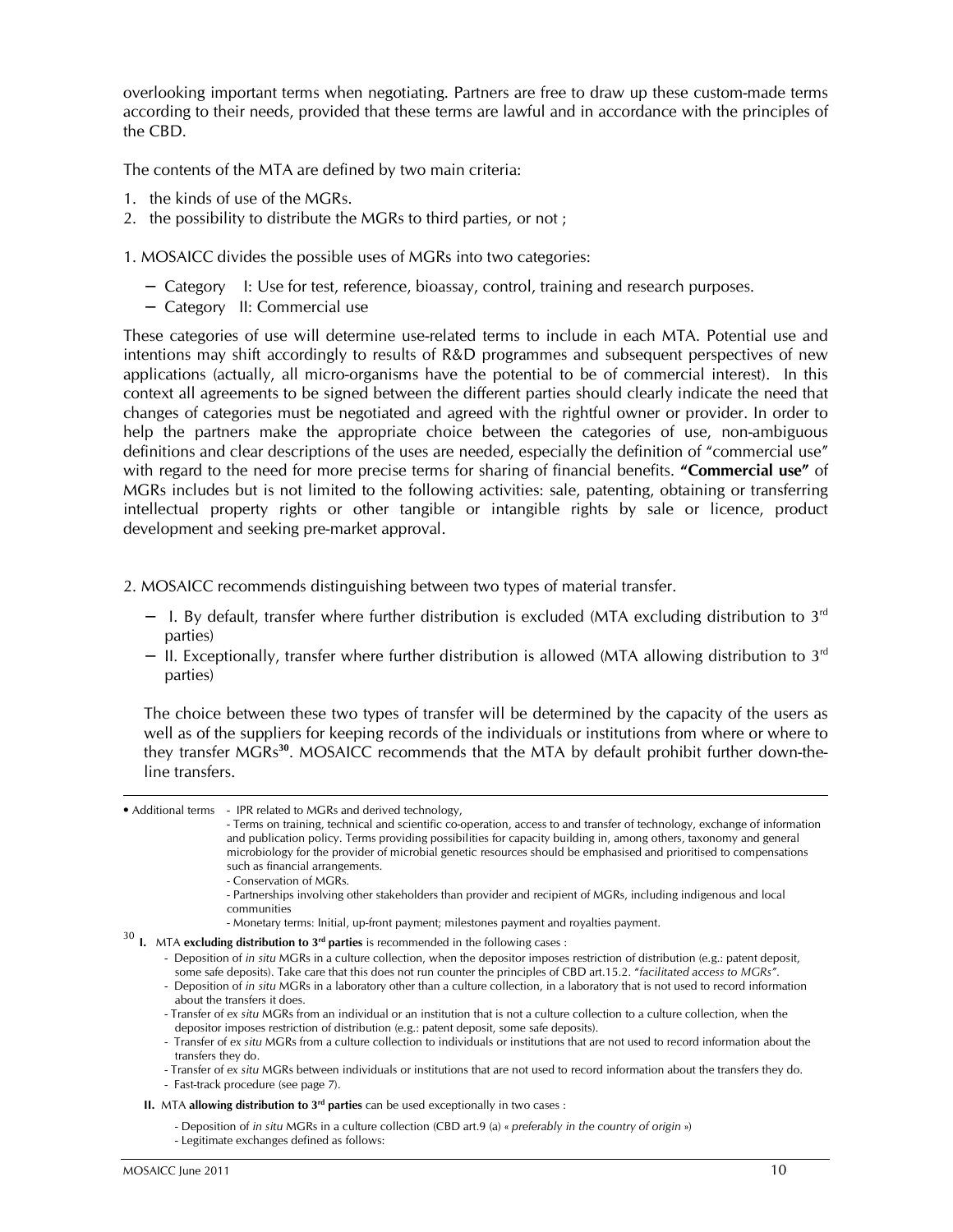- I. When they choose a MTA excluding distribution to  $3<sup>rd</sup>$  parties, provider and recipient agree that the recipient cannot distribute the MGRs to anybody outside his/her institution. A MTA excluding distribution to  $3<sup>rd</sup>$  parties stops the further distribution of the MGRs along a chain of contacts. From the provider's side, the monitoring of the distribution of the MGRs is limited to the registration of one recipient. In cases where scientists other than the original recipient would like to acquire a strain of the same MGRs, they can apply to the original provider. Provisioning of strains from the original source also guarantees the quality of the MGRs. This option must be chosen for transfers between individuals or institutions whose primary mission is not the ex situ conservation and valorisation of MGRs<sup>19.I</sup>. The MTA excluding distribution to  $3<sup>rd</sup>$  parties will also be used in case of fast-track procedure (see page 7).
- II. MTA allowing distribution to  $3<sup>rd</sup>$  parties should be used exceptionally, in case of a MGRs collected in situ and deposited into a culture collection to allow further distribution, and in case of "legitimate exchanges".

"Legitimate exchange" is defined as "The transfer of the MGRs between named culture collections / Biological Resources Centres (BRC)<sup>31</sup> for accession purposes, provided that further distribution by the receiving culture collections / biological resources centre is under MTA provisions compatible and equivalent as those in place at the supplying collection." In other words, transfer is accepted when MGRs are transferred to a recipient that is a culture collection or when both recipient and provider are culture collections<sup>19.II</sup>. The terms of the transfer will be consistent with the best practices of culture collections and set in the framework of collaborative agreements, when such agreements exist.

Legitimate exchange also includes the transfer of MGRs within a "research group". A "research group" is defined as "Entitled scientists working in a same laboratory, or contractually bound to work on the same research topic."

This system limits the distribution in cascade/in series. It facilitates tracking of the MGRs by shortening the chain of distribution. It also ensures that MGRs keep their original quality and characteristics. Microbiologists wanting to get MGRs should ask for the MGRs preferably to a culture collection and avoid asking fellow microbiologists to provide them with the microbial resources. Note that the kind of MTA covering a particular transfer depends on the terms of a previous MTA when it exists. It also depends on the terms of the PIC because national legislation takes precedence over any specific terms that runs counter the law.

#### I.5. Monitoring the distribution and utilisation of MGRs

There is a need for a simple administrative system that enables easy circulation of MGRs. Such a system must also monitor the distribution and the utilisation of MGRs, to identify the individuals or groups that are entitled to share «in a fair and equitable way the results of research and development and the benefits arising from the commercial and other utilization of genetic resources » (CBD art.15.7) because they have contributed to the conservation and sustainable use of the MGRs.

MOSAICC proposes a system that meets both these needs and:

1. allows easy circulation of MGRs at the first level of distribution and

 $\ddot{\phantom{a}}$ 

<sup>-</sup> Transfers of ex situ MGRs between culture collection, between microbial genetic resource centre who's primary mission is the ex situ conservation and valorisation of MGRs; with terms according to specific collaborative agreements between these institutions

<sup>-</sup> Transfers between entitled scientists working in a same laboratory, or contractually bound to work on the same research topic. This concept is called a "research group."

<sup>31</sup> For more information related to the concept of BRC see http://www.oecd.org/dataoecd/55/48/2487422.pdf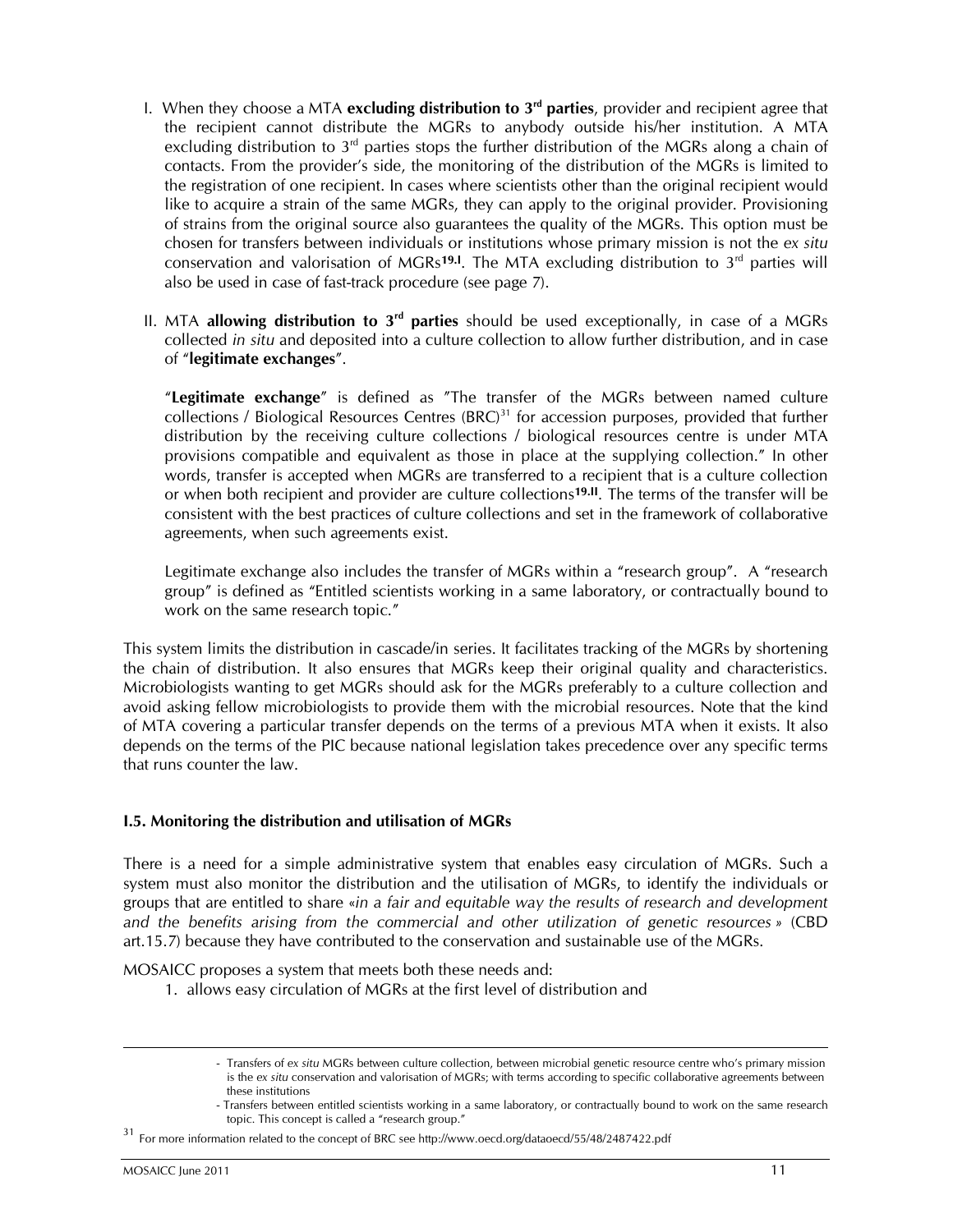2. limits the further distribution to third parties, in order to shorten the chain of distribution along which the monitoring of the transfer of MGRs may be lost.

The system works through the adequate choice of MTA terms governing the conditions of transfer (see pages 10 and following), these terms being mutually agreed upon between the provider and the recipient. The expectations of provider and recipient, the available trustworthy information, the legal context (national and international laws) and the contractual context (terms of possible previous agreements) will determinate the contents of the MTA.

More specifically, a balanced use of the options governing -allowing or excluding- the further distribution of the MGRs will help to arrange the flows of MGRs. To make the appropriate choice, to use the adequate option governing the further distribution of the MGRs, provider and recipient will check the following options when they want to transfer MGRs (see figure 1):

- A. The MGRs are in situ or ex situ
- **B.** A Prior Informed Consent (PIC) is available or not
- C. There is a previous Material Transfer Agreement (MTA) or not
- D. If there is a previous MTA, it may be

either a MTA excluding distribution to  $3<sup>rd</sup>$  parties, -It is the option by default-. or a MTA allowing distribution to  $3<sup>rd</sup>$  parties.

**E.** A transfer under MTA allowing distribution to  $3<sup>rd</sup>$  parties is possible in case of "legitimate exchanges", when the MGRs are transferred to a recipient that is a culture collection or when both recipient and provider are culture collection, or when the MGRs is transferred between people working in the same research group. When the MGRs is transferred to a recipient that is not a culture collection, then the transfer of MGRs will be covered by a MTA excluding distribution to  $3<sup>rd</sup>$  parties.

The use of Global Unique Identifiers as electronic tools to help tracking MGRs and retrieving related information is also recommended.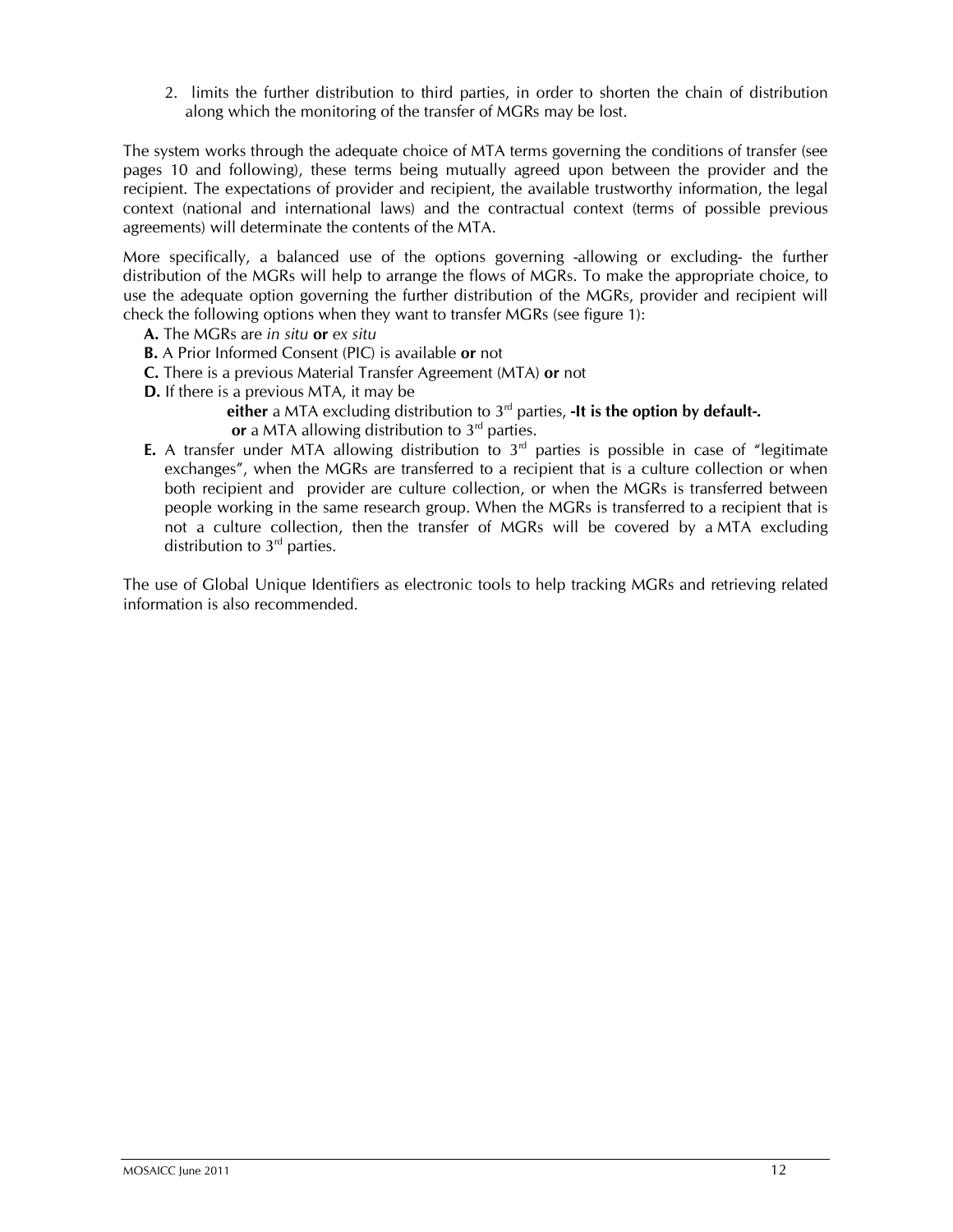

**\***LEGITIMATE EXCHANGE is defined as follows: The transfer of MGRs within the RESEARCH GROUP. LEGITIMATE EXCHANGE also includes the transfer of MGRs between named culture collections/biological resources centres for accession purposes, provided that further distribution by the receiving culture collections/biological resources centre is under MTA provisions compatible and equivalent as those in place at the supplying collection.

RESEARCH GROUP is defined as follows: Entitled scientists working in a same laboratory, or contractually bound to work on the same research topic.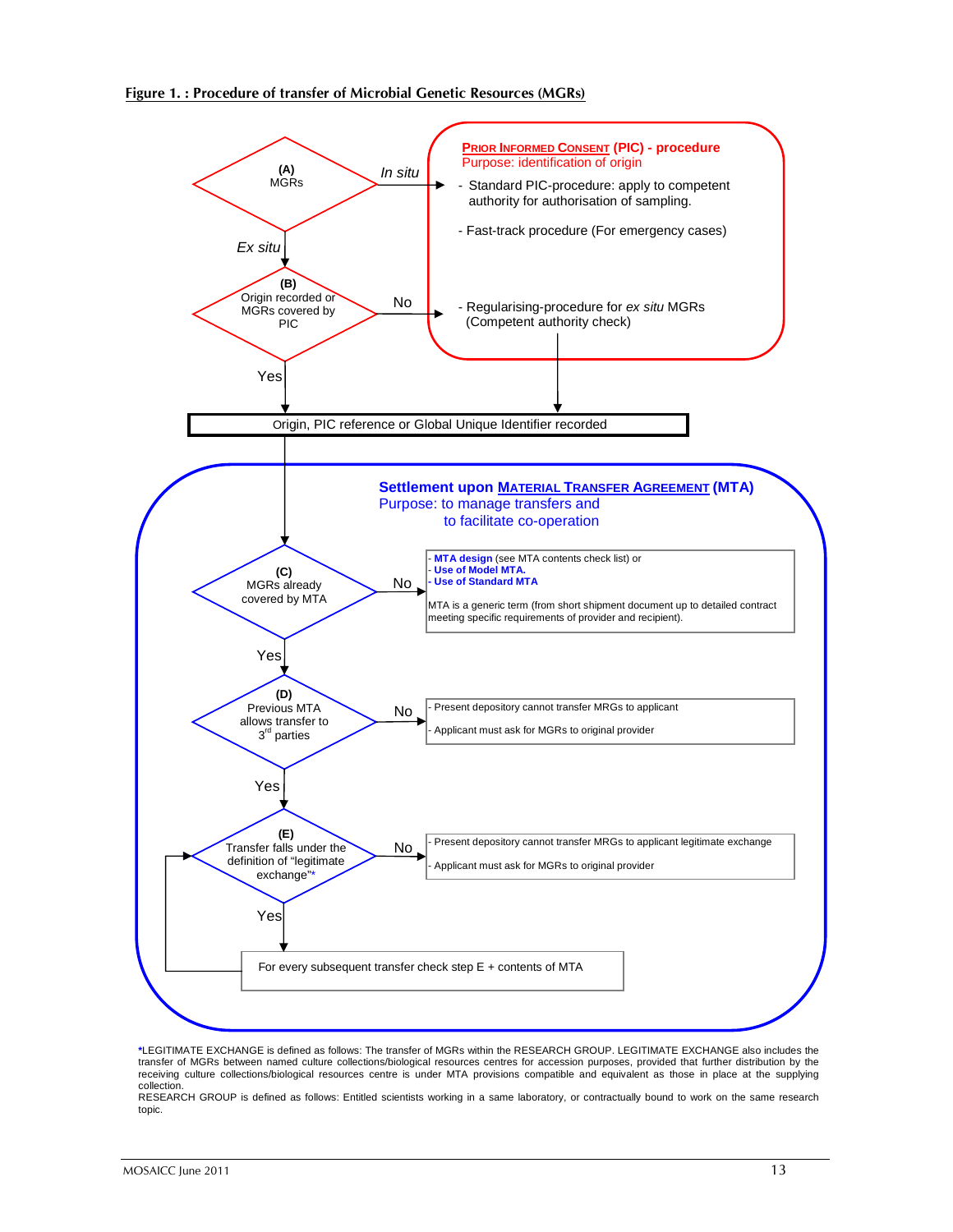#### I.6 Definition of terms

Unambiguous definition of terms decreases the level of uncertainty and the risk of dispute between providers and recipients, stakeholders in general. Consistency between definitions existing in various MTA is also necessary to ease dialogue in a uniform textual environment<sup>32</sup>, especially for compatibility between several model MTAs and standard MTAs.

Considering the many kinds of MTA, the CBD ABS expert groups' recommendations and culture collections experience, the following key terms should be defined in simple terms:

- PROVIDER: whoever provides MATERIAL to RECIPIENT.
- RECIPIENT: legal entity or individual who purchases and/or uses the MATERIAL.
- **DEPOSITOR:** legal entity or individual who deposits ORIGINAL MATERIAL in the custody of the PROVIDER.
- RESEARCH GROUP: Entitled scientists working in a same laboratory, or contractually bound to work on the same research topic.
- MATERIAL: ORIGINAL MATERIAL, PROGENY, and UNMODIFIED DERIVATIVES. The MATERIAL shall not include MODIFICATIONS. The description of the MATERIAL being transferred is on delivery note and invoice.
- **ORIGINAL MATERIAL:** that which was supplied to the PROVIDER by the DEPOSITOR.
- PROGENY: Unmodified descendant from the ORIGINAL MATERIAL, such as cell from cell, or organism from organism.
- UNMODIFIED DERIVATIVES: Substances created by the RECIPIENT which constitute an unmodified functional subunit of the MATERIAL.
- **MODIFICATIONS:** Substances created by the RECIPIENT using the MATERIAL, which are not ORIGINAL MATERIAL, PROGENY or UNMODIFIED DERIVATIVES, and which have new properties.
- LEGITIMATE EXCHANGE: The transfer of the MATERIAL within the Research Group. LEGITIMATE EXCHANGE also includes the transfer of MATERIAL between named culture collections/biological resources centres for accession purposes, provided that further distribution by the receiving culture collections/biological resources centre is under MTA provisions compatible and equivalent as those in place at the supplying collection.
- COMMERCIAL USE: the use of the MATERIAL for the purpose of profit. COMMERCIAL USE shall include the sale, leasing, exchange, license, or other transfer of MATERIAL for profit purposes. COMMERCIAL USE shall also include uses of MATERIAL to establish service business activities, to manufacture products, to perform contract research, or to conduct research activities for profit purposes.

All nouns used in MTA provisions must be defined. Each additional noun adds to the complexity of the contractual engagement that constitutes the MTA. Short definitions with a minimum of words to define subsequently themselves are to be preferred.

<sup>32</sup> MOSAICC wish to point the specific challenges of nomenclature and classification confronted to the concept of species, especially for the prokaryotes. This is an important factor related to the consistent identification of MGRs, what is important for tracking of MGRs. For more information read Krichevsky, M.I., Taxonomic Nomenclature: A Useful Tool, Not Truth. SIM NEWS January / February 2007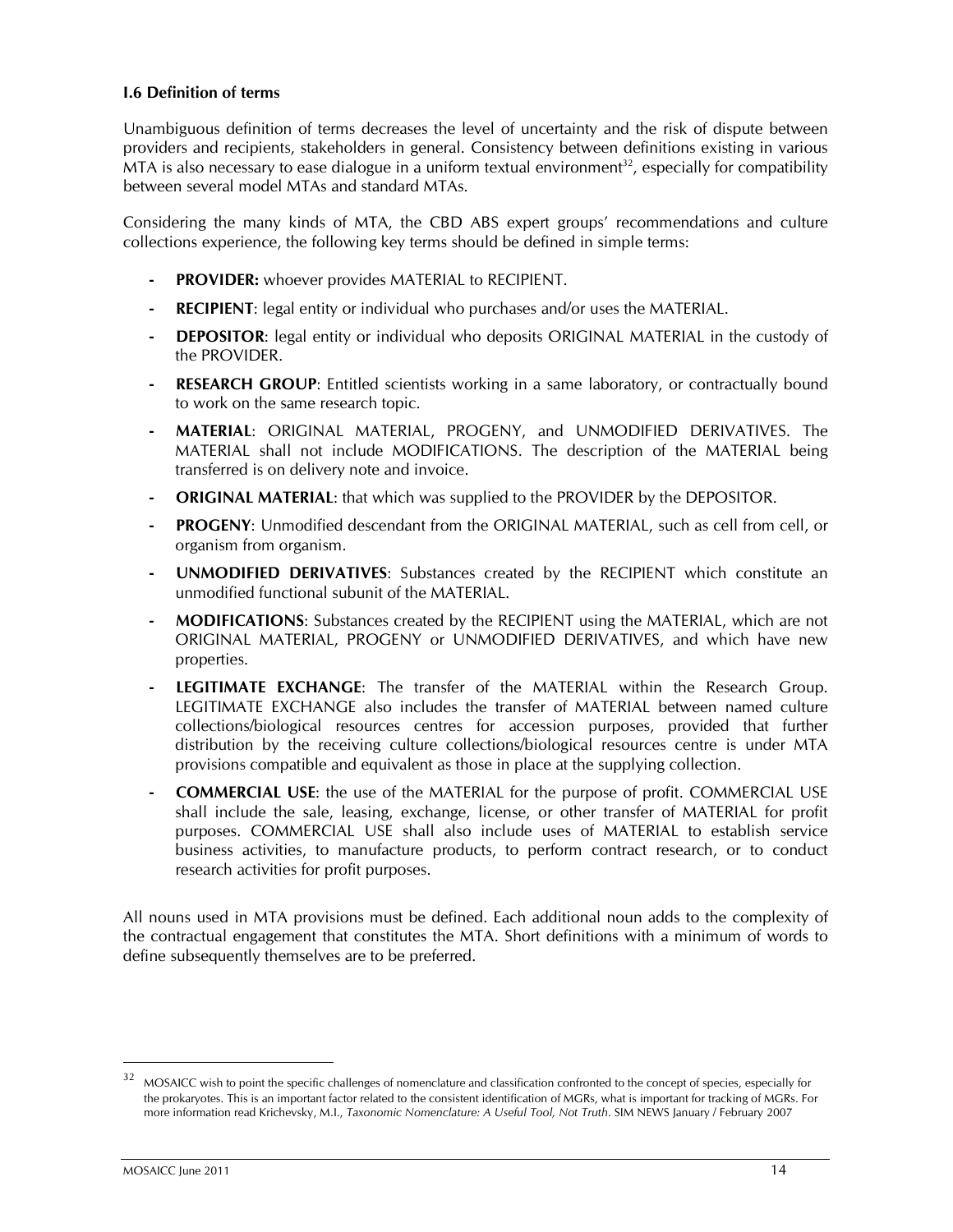#### I.7. Terms of agreement on benefit sharing, access to and transfer of technology, scientific and technical co-operation as well as technology transfer.

MOSAICC recommends the partners signatory of a MTA to include additional clauses, if applicable, in order to facilitate benefit sharing as foreseen by the  $CBD<sup>33</sup>$ , especially scientific and technical cooperation as well as access to and transfer of information and technology.

CBD art. 15.7 terms "... sharing in a fair and equitable way…" imply that the return for each partner should correspond fairly with the time, money, intellectual input and inventive effort invested by that partner (including for the maintenance of the MGRs), and also reflect the respective specific values that will be added during the execution of the additional terms-package agreement.

When agreeing upon the terms of the MTA, the partners can decide either to wait until benefit arises from some commercial use and other utilisation of MGRs and to specify that complementary terms dealing with these topics will be discussed when the time had come. Or they can decide to agree upon the terms on benefit sharing preliminary to the start of the collaboration, not waiting till the necessity makes law. MOSAICC recommends the partners signatory of a MTA to come to a preliminary agreement about financial benefit sharing.

Partners should prefer terms providing possibilities for capacity building in, among others, taxonomy and general microbiology for the provider of microbial genetic resources.

In accordance with the principles and recommendations of the CBD it is recommended that the partners come to an agreement, as far as wished for, and as far as possible, about the following topics:

#### IPR related to MGRs and derived technology<sup>34</sup>

Terms of agreements on IPR related to MGRs and derived technology are recommended usespecific terms when commercial use is involved. MOSAICC recommends partners:

− to agree on the IPR of the MGRs and/or derived technology before investing in research and development that could lead to the commercial use of the MGRs or derived technology;

<sup>33</sup> Article 15.7 : " ... the aim of sharing in a fair and equitable way the results of research and development and the benefits arising from the commercial and other utilization of genetic resources with the Contracting Party providing such resources "

Apart from the basic terms and the use-specific terms included in the Material Transfer Agreement standard model, MOSAICC foresees the possibility to have complementary mutually agreed terms dealing specifically with benefit sharing, transfer of technology, scientific and technical co-operation and technology transfer (technology including biotechnology). The existence of such additional terms, as well as their precise composition, will depend on each particular case (e.g. countries and organisations involved; nature and value of the MGRs involved; commercial or non-commercial uses, etc.).

In the case where additional terms are used, the success of the negotiation will depend on the goodwill of the respective partners to come to an overall win-win situation and the mutual understanding of each others' interests and the added value of their respective contributions. Such additional terms can, apart from the recipient and the provider of the MGRs, also involve local microbiologists, local competent authorities as well as representatives of local and/or indigenous communities.

<sup>34</sup> MOSAICC refers to CBD articles :

<sup>- 1</sup> which mentions as ways to serve the purposes of the CBD "by appropriate access to genetic resources and by appropriate transfer of relevant technologies, taking into account all rights over those resources and to technologies ".

<sup>- 15.1</sup> "Recognizing the sovereign rights of States over their natural resources " in the sense that "the authority to determine access to genetic resources rests with national governments and is subject to national legislation ". The latter does not imply, however, that the CBD does grant the state a property right over such genetic resources (Glowka et al. 1994).

<sup>- 16.2</sup> stating that "In the case of technology subject to patents and other intellectual property rights, such access and transfer shall be provided on terms which recognize and are consistent with the adequate and effective protection of intellectual property rights ", as well as CBD-article 16.5 stating that "The contracting Parties, recognizing that patents and other intellectual property rights may have an influence on the implementation of this Convention, shall cooperate in this regard subject to national legislation and international law in order to ensure that such rights are supportive of and do not run counter to its objectives ".

While IPR laws often differ from country to country, some general principles and rules laid down in international legislation must be shared by those countries that are party to these international arrangements (e.g. Budapest Treaty, TRIPS, Paris Convention). A growing number of countries permit the patenting of micro-organisms, as well as of derived products, technology and processes, and this as far as the criteria of invention, novelty and utility are met. Patent law does not in general consider 'experimental use' for non-commercial purposes as an infringement of the rights of a patent owner.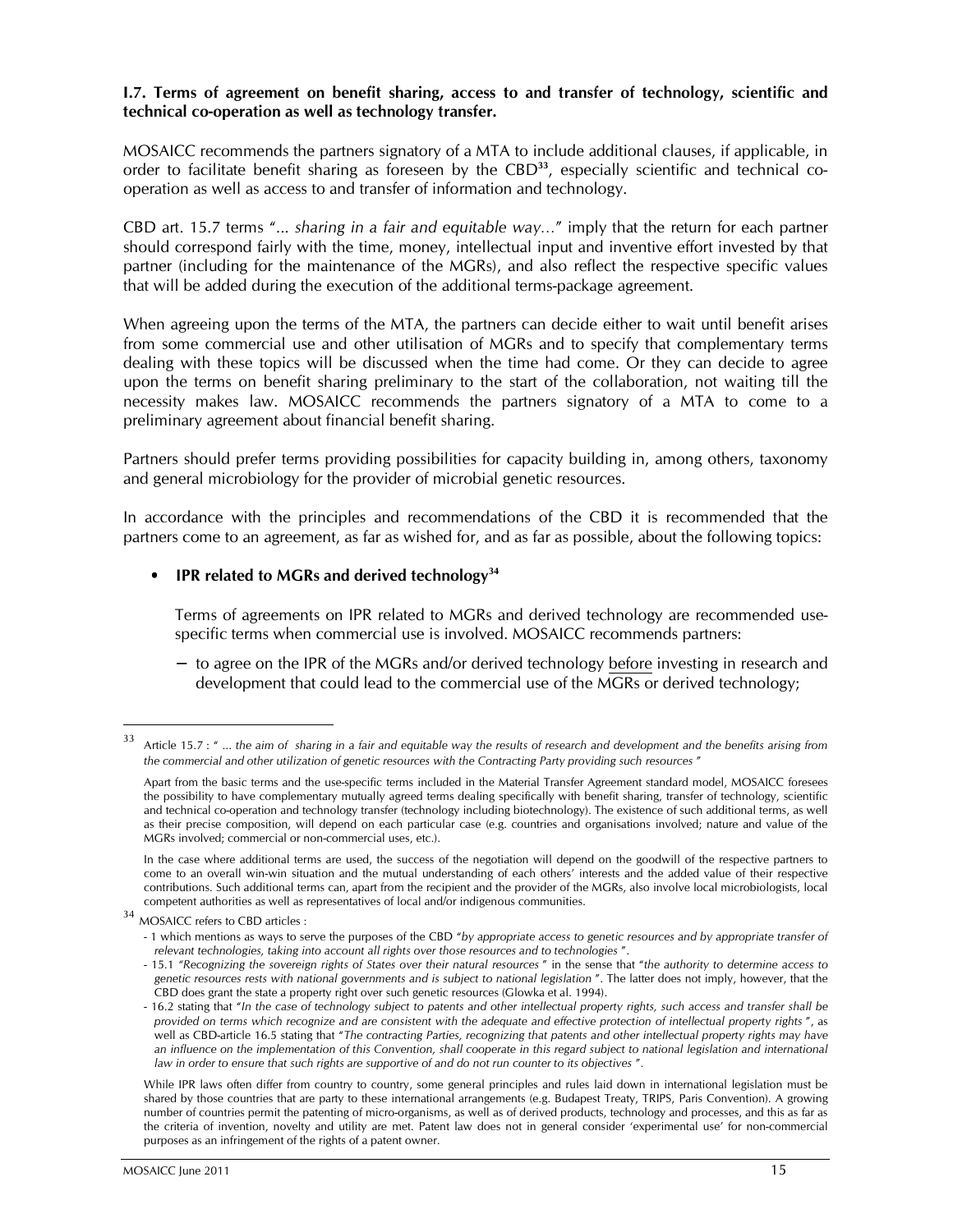Partners could make different agreements for different categories of MGRs and derived technology, and this depending on a gliding scale of value added during the acquirement of MGRs (isolation, purification), the characterisation of MGRs (identification of the MGRs; detection of possible uses) and the further development of those MGRs and derived technology. Agreements could range from single to shared IPR-ownership.

- − to allocate the IPR to the inventing partner(s); and this while not necessarily excluding that other partners can, in the exceptional case of a successful commercial use of the MGR and/or derived technology, profit from forms of monetary compensation (royalties or other) and/or of a license on concessive or preferential terms (cf. CBD art. 16.2);
- − to timely apply for a patent (e.g. before one publishes, if one goes for a patent in a country that does not provide for a so-called grace period).

#### • Training, technical and scientific co-operation, technology transfer, exchange of information and publication policy<sup>35</sup>

- − MOSAICC recommends partners to look for co-operative research programmes since as in most cases, the best training can be provided through technical and scientific co-operation.
- − As also recommended by IUMS, all scientific papers should mention provider, country of origin, date and place of isolation and identification data<sup>36</sup>.

#### Place and ways of conservation of MGRs<sup>37</sup>

International co-operation can lead to the establishment of conservation facilities in the country of origin or to the development of agreements between on the one hand countries of origin having no conservation facilities yet and on the other hand foreign microbial genetic resource centre.

In addition, to avoid loss of interesting ex situ MGRs in cases where individuals or institutions stop their activities, there should be an arrangement with culture collections that could take over the conservation of those ex situ MGRs that have no known duplicates elsewhere.

 $35$  Research and training : CBD art.12(a) « establish and maintain programmes for scientific and technical education and training in measures for the identification, conservation and sustainable use of biological diversity and its components and provide support for the specific needs of developing countries »;

Access to and transfer of technology : CBD art.16 « Access to and transfer of technology,..., to developing countries shall be provided and/or facilitated under fair and most favourable terms »;

Exchange of information : CBD art.17: « such exchange of information shall include exchange of results of technical, scientific and socio-economic research, as well as information on training and surveying programmes, specialized knowledge, indigenous and traditional knowledge as such in combination with the technologies referred to in article 16 »;

Technical and scientific co-operation :

CBD art.15.6: « endeavour to develop and carry out scientific research based on genetic resources provided by other Contracting Parties with the full participation of, and where possible in, such Contracting Parties »;

CBD art.18.1: « cooperation in the field of conservation and sustainable use of biological diversity,…»;

CBD art.18.2: « …, the development and strengthening of national capabilities, by means of human resources development and institution building »;

CBD art.18.4: « encourage and develop methods of cooperation for the development and use of technologies »;

CBD art.18.5: « the establishment of joint research programmes and joint ventures for the development of technologies… »; CBD art.19: « the effective participation in biotechnological research activities by those Contracting Parties, especially developing countries, which provide the genetic resources for such research, and where feasible in such Contracting Parties ».

<sup>36</sup> Dr. Cletus P. Kurtzman - US Nat'l Committee for the IUMS and Ms Robin Schoen - US Nat'l Academy of Sciences / National Research Council

 $37$  CBD art.9: "Each contracting Parties shall as far as possible and as appropriate,... (a) adopt measures for the ex-situ conservation of components of biological diversity, preferably in the country of origin of such components;…, (e) cooperate in providing financial and other support for ex-situ conservation,…, and in the establishment and maintenance of ex-situ conservation facilities in developing countries".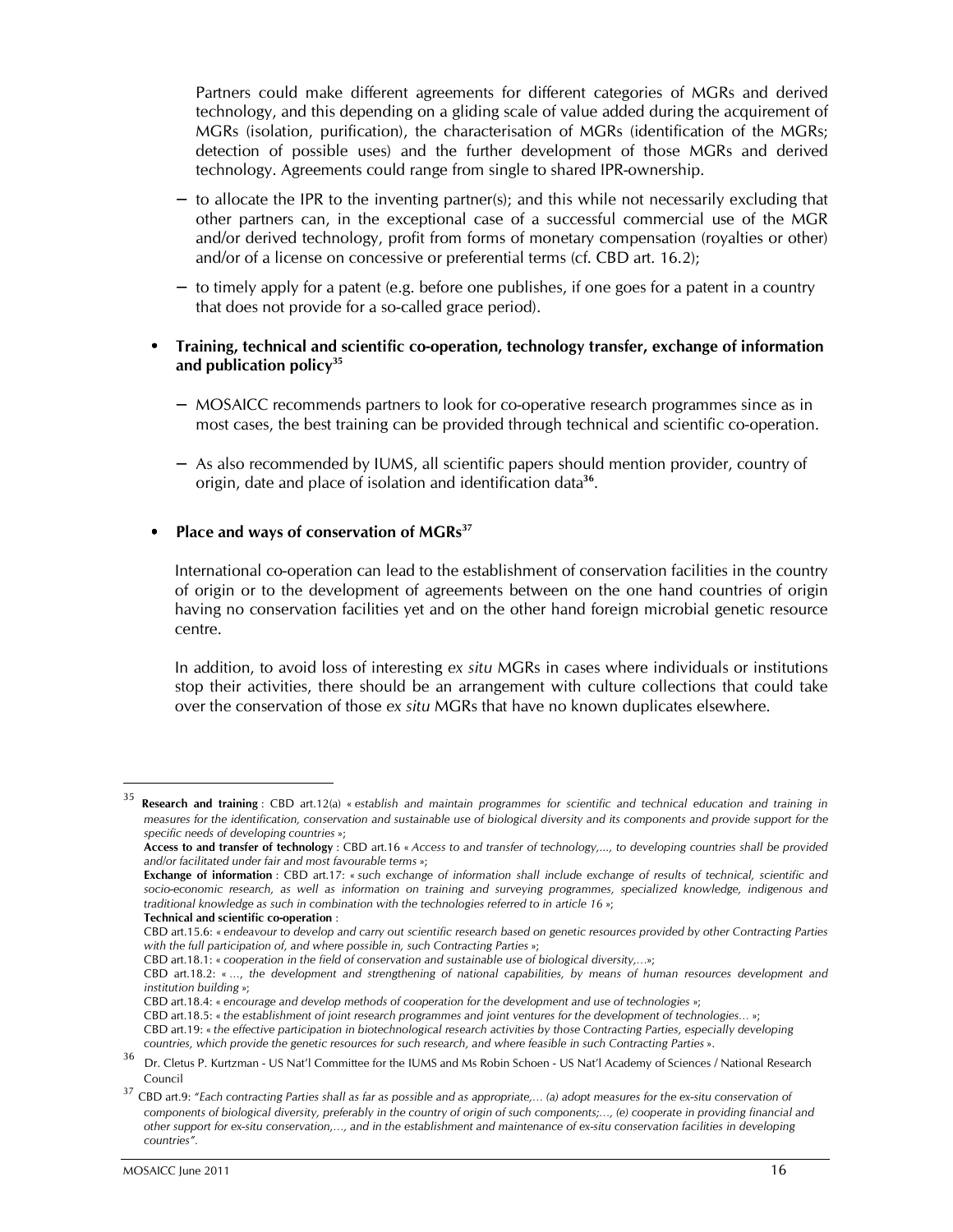#### • Partnerships involving stakeholders other than provider and recipient of MGRs, including indigenous and local communities $38$

MOSAICC recommends that partners include indigenous or local communities as parties of an agreement in so far as the community is:

- owner or usufructuary of the area where the in situ MGRs were accessed;
- well represented by officially recognised representative(s) in their country, and

- willing to preserve and maintain knowledge, innovations and practices relevant for the conservation and sustainable use of MGRs (CBD art. 8 (j)).

#### Monetary terms<sup>39</sup>

MOSAICC recommends that monetary compensations to those that provide or enable access to MGRs should be dedicated to technical and scientific co-operation programmes.

#### $-$  Initial, up-front payments $40$

Initial payments can be made before or after accessing the MGRs, but this does not always take into account the possible, successful commercial use of the MGRs.

MOSAICC recommends to calculate the importance of the initial payments in terms of the actual involvement of the provider in the delivery of the MGRs (e.g. local community participating or not to field survey; costs of maintenance of ex situ MGRs, etc.)

#### - Milestones payments

Milestones payments are dependent on the progress of the R&D process leading to a commercialization of a product derived from MGRs. At specific stages of the R&D process, set beforehand by both parties

The users pays a fixed amount to the provider, as a kind of acknowledgement that the MGRs has some particular feature with possible industrial application.

#### - Royalty payments

Royalty payments are fully dependent on the successful commercial use of the MGRs concerned.

MOSAICC recommends that public not-for-profit ex situ resource centres should not pay any royalties for MGRs they have acquired, and this foreseen that these ex situ MGRs, according to their public mission, will be made publicly available for a costs-covering fee.

<sup>38</sup> Apart from suggesting that recipients of MGRs cooperate with , among others, governmental institutions and the private sector of the country providing the MGRs (CBD art. 16.4) and/or the appropriate international and national institutions (CBD art. 18.1), the CBD also makes reference to indigenous and local communities (CBD art. 8 j). However, the CBD does not provide its users with a definition of these communities or guidelines on how to deal with them.

<sup>&</sup>lt;sup>39</sup> Monetary terms can be broadly split into, on the one hand, terms concerning initial payments (e.g. up-front payments) that are made independently of, as well as before, any possible successful commercial use of the MGRs concerned; and on the other hand, royalty payments that are only made in the exceptional cases of successful commercial use of MGRs.

<sup>40</sup> In this category, we can consider the normal fees applied by most ex-situ resource centres and payable by the recipients of the MGRs after the delivery of the requested MGRs. In case of access to in-situ MGRs, up-front payments could be linked to programmes for training, technical and scientific co-operation.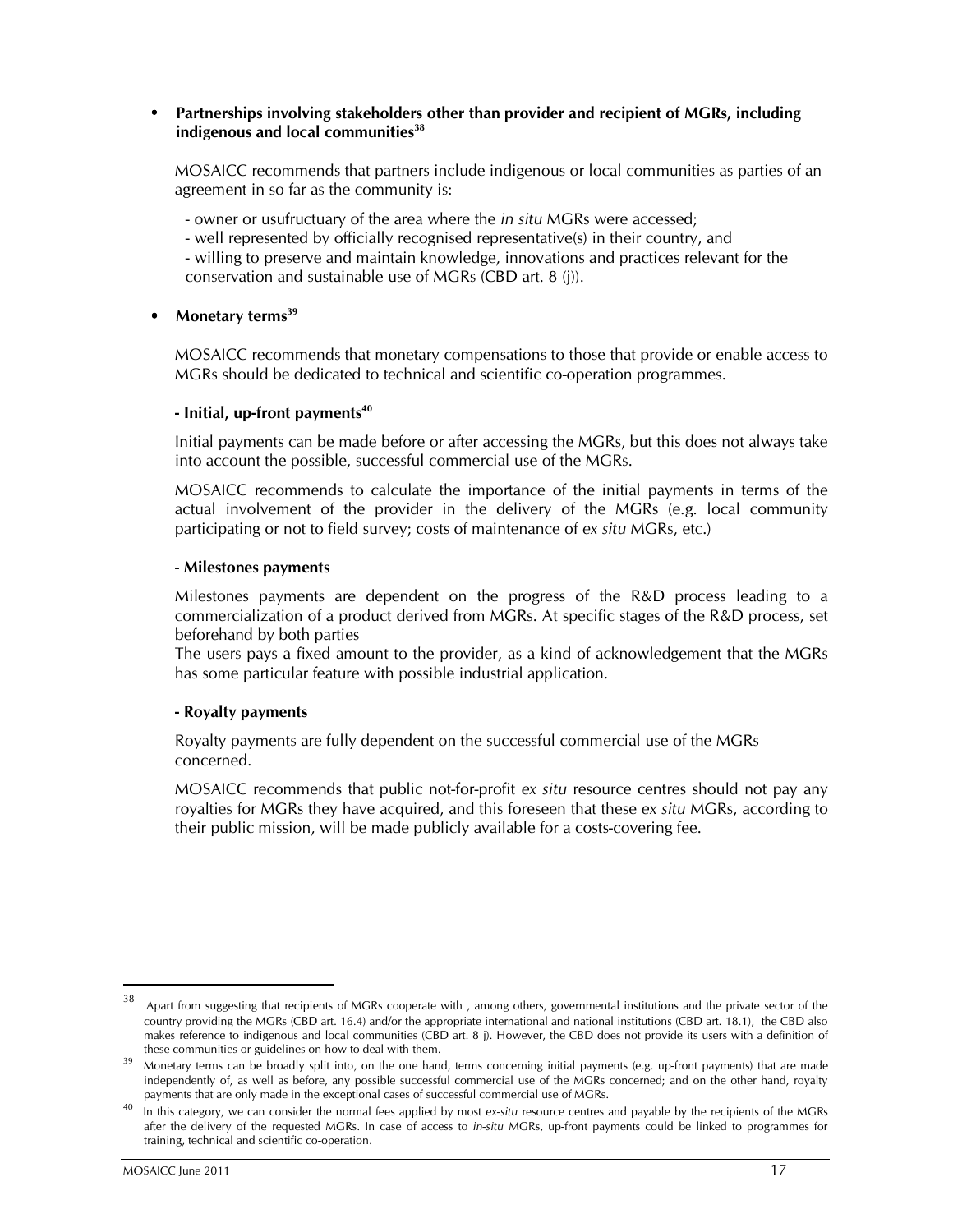## SECTION II. MODEL DOCUMENTS

List of documents that should « cover » the MGRs to guarantee a transfer consistent with the principles of the CBD.

#### ACCESS TO IN SITU MGRS

- Prior Informed Consent PIC obtained from a competent authority
- Optional: permission of the landowner and/or usufructuary
- Material Transfer Agreement MTA

#### ACCESS TO EX SITU MGRS

- Material Transfer Agreement MTA
- One or more of these options: use of GUIDs, reference to the origin, reference of the PIC, reference of the "accession form" or equivalent document delivered when the MGRs were originally isolated from in situ conditions and deposited in ex situ collections (See pages 8 and 9)

MOSAICC recommends that each document (PIC-application, PIC, MTA, accession form):

- − fully identifies the parties involved, as well as their representative(s);
- − is dated;
- − contains a clear indication about duration of its terms;
- − in the case of PIC-application and PIC-certificate, is signed by the sender;
- − in the case of MTA, is signed by all parties involved, or seen as approved on basis of the purchase order or the notice of receipt of the MGRs. Both options are legally valid. The choice depends on the Provider's policy. Furthermore, considering that electronic ordering via internet is becoming a preferred way to purchase a MGRs from a culture collection/ biological resource centre, the buyer's consent via "click and wrap" or similar procedure like "shrink wrap" at delivery will become the option by default. It has the advantage of facilitating electronic recording and conveyance of the transfers, eventually by using GUIDs.

#### MOSAICC proposes:

- − a model of Material Transfer Agreement;
- − a PIC-application model form for access to in situ MGRs;
- − a model of PIC for access to in situ MGRs.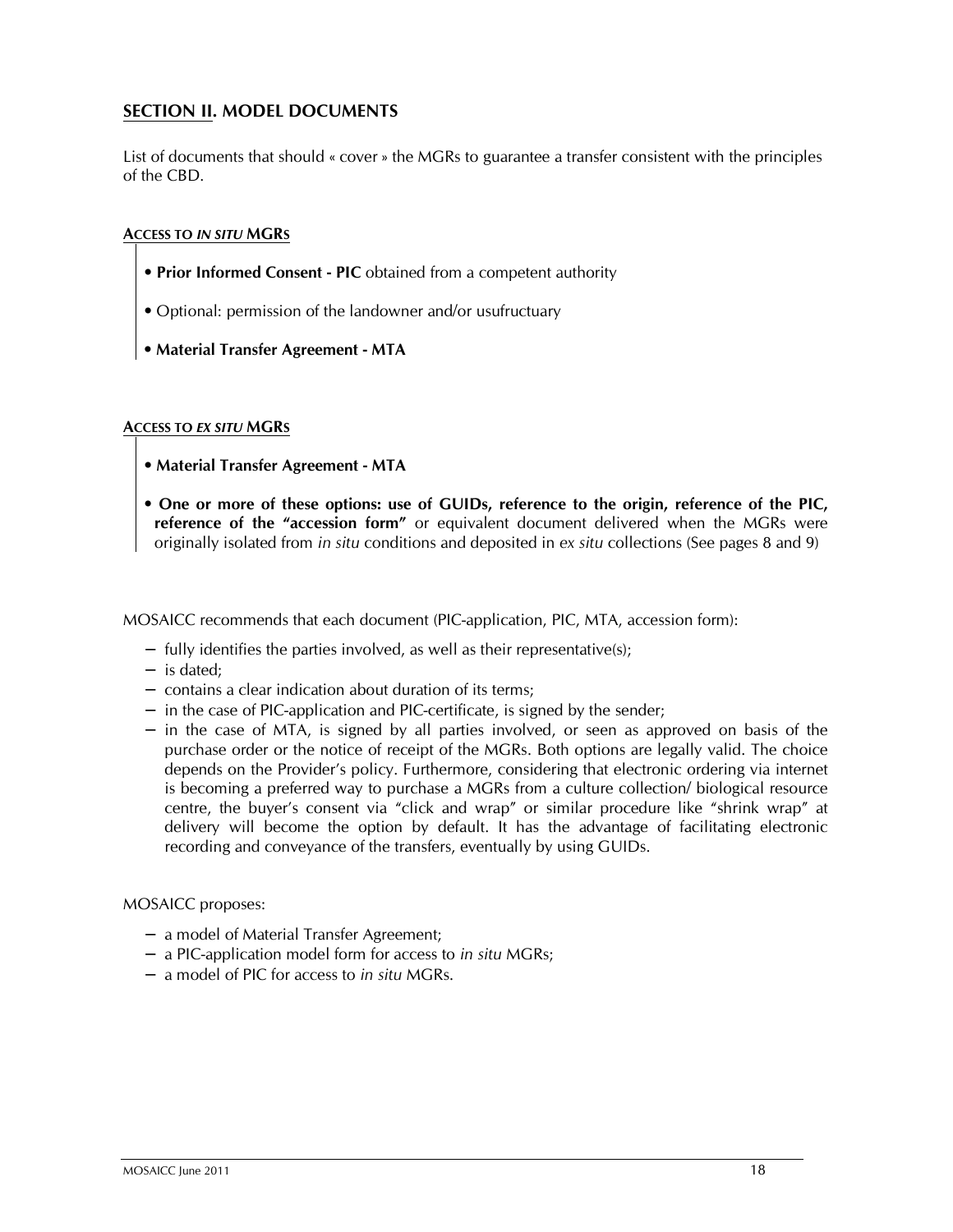#### **DEFINITIONS**

- **PROVIDER:** whoever provides MATERIAL to RECIPIENT.
- **RECIPIENT:** legal entity or individual who purchases and/or uses the MATERIAL.
- DEPOSITOR: legal entity or individual who deposits ORIGINAL MATERIAL in the custody of the PROVIDER.
- **RESEARCH GROUP:** Entitled scientists working in a same laboratory, or contractually bound to work on the same research topic.
- MATERIAL: ORIGINAL MATERIAL, PROGENY, and UNMODIFIED DERIVATIVES. The MATERIAL shall not include MODIFICATIONS. The description of the MATERIAL being transferred is on delivery note and invoice.
- **ORIGINAL MATERIAL:** that which was supplied to the PROVIDER by the DEPOSITOR.
- PROGENY: Unmodified descendant from the ORIGINAL MATERIAL, such as cell from cell, or organism from organism.
- UNMODIFIED DERIVATIVES: Substances created by the RECIPIENT which constitute an unmodified functional subunit of the MATERIAL.
- MODIFICATIONS: Substances created by the RECIPIENT using the MATERIAL, which are not ORIGINAL MATERIAL, PROGENY or UNMODIFIED DERIVATIVES, and which have new properties.
- LEGITIMATE EXCHANGE: The transfer of the MATERIAL within the Research Group. LEGITIMATE EXCHANGE also includes the transfer of MATERIAL between named culture collections/biological resources centres for accession purposes, provided that further distribution by the receiving culture collections/biological resources centre is under MTA provisions compatible and equivalent as those in place at the supplying collection.
- **COMMERCIAL USE:** the use of the MATERIAL for the purpose of profit. COMMERCIAL USE shall include the sale, leasing, exchange, license, or other transfer of MATERIAL for profit purposes. COMMERCIAL USE shall also include uses of MATERIAL to establish service business activities, to manufacture products, to perform contract research, or to conduct research activities for profit purposes.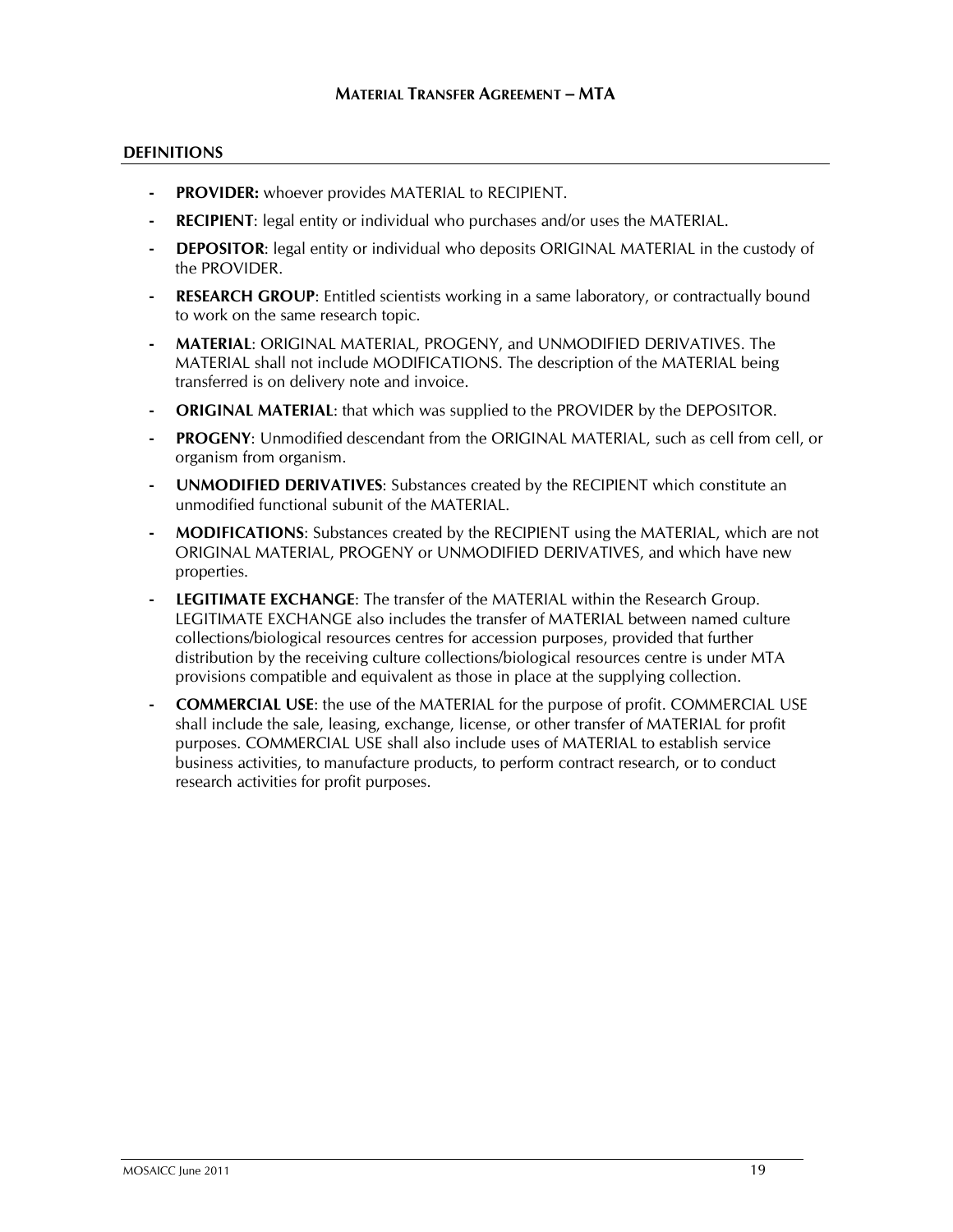#### PROVISIONS

<sup>33</sup>The RECIPIENT will respect, if applicable, the accompanying PIC-terms and the terms laid down in the previous Material Transfer Agreement (see annexes).

 $34$ The RECIPIENT will use the MGRs described and listed in annex, in a sustainable way, for bona fide purposes and in full respect of the principles of the Convention on Biological Diversity and other applicable rules of international and national laws.

<sup>35</sup>The RECIPIENT will not distribute the MGRs delivered.

 The RECIPIENT may distribute the MGRs in case of legitimate exchanges, provided that the following conditions are observed:

The RECIPIENT will keep records of the full co-ordinates of all downstream recipients of the MGRs concerned. This information will be available on request (= monitoring the transfers).

The RECIPIENT will transmit to the PROVIDER, as far as applicable, information (e.g. intentions for commercial use,) provided by the downstream recipient(s) of the MGRs concerned ( $=$  information feedback);

<sup>36</sup>The RECIPIENT and the PROVIDER distinguish the following categories of use of MGRs:

Category 1: Use for test, reference, bioassay, and control (covering only their use within the framework of the corresponding official (inter)national test-, bioassay and control protocols); use for training and research purposes;

Category 2: Commercial use. Commercial use of MGRs includes but is not limited to the following activities: sale, patenting, obtaining or transferring intellectual property rights or other tangible or intangible rights by sale or licence, product development and seeking pre-market approval.

For category 1 uses:

The RECIPIENT will not claim ownership over the MGRs received, nor seek intellectual property rights over them or related information. If the RECIPIENT wishes to utilise or exploit such organisms commercially he will first inform the PROVIDER; when applicable, suitable and adequate recompense to those entitled to be rewarded, and the country of origin will be discussed in the spirit of the Convention on Biological Diversity.

THE RECIPIENT will ensure that any individual or institution, to which the RECIPIENT makes samples of the MGRs available, is bound by the same provision.

For category 2 uses,

 $\overline{a}$ 

In order to ensure adequate benefit sharing with the country of origin and « names of those entitled to be rewarded », according to the principles of the Convention on Biological Diversity,

<sup>34</sup> Basic terms : Description of MGRs (country of origin, place and date of isolation, strain reference number, identification data, name of the individual that has isolated the strain from in situ conditions or, if individual's name is not available, the name of the institution (legal entity) that employed the individual at the time of the isolation of the strain.) ; Bona fide and sustainable use, following the CBD-principles ; Clause governing the payment of the costs of handling. Information about provider and recipient: names, addresses Scientific feedback: publication will mention provider, strain reference number and country of origin. .  $35$  Key-terms that differentiate MTA excluding or allowing distribution to  $3<sup>rd</sup>$  parties <sup>36</sup> Use-specific terms Category 1: Use for test, reference, bioassay, control, training and research purposes. − No commercial use ; No IPR on MGRs, derived technology and information ; Category 2 : Commercial use Terms on IPR, information feedback about patent application; need precise terms for benefit-sharing (see additional terms).

<sup>33</sup> Accompanying terms: Reference of PIC, mention of the country of origin; previous MTA-terms if any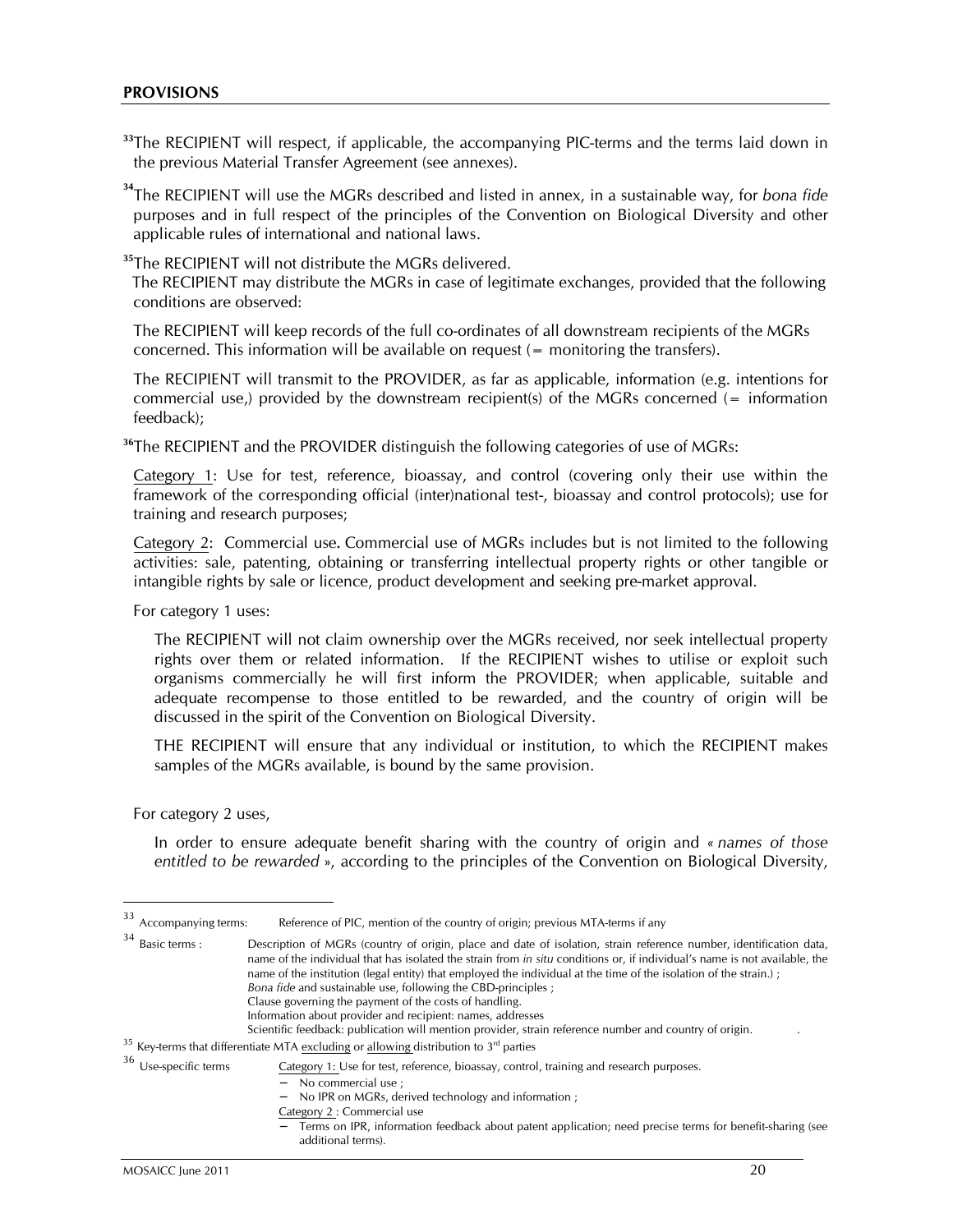the RECIPIENT will immediately inform the PROVIDER and the country where the MGRs were originally accessed, of the intended commercial use(s) of the MGRs and/or derived technology and/or related information. The terms upon which benefit sharing with the stakeholders takes effect are laid down in annex.

For all categories of uses,

The RECIPIENT will mention the PROVIDER, the strain reference number and the country of origin in publication presenting scientific results and related information resulting from the use of the MGRs.

#### MTA ADDITIONAL TERMS CHECK LIST

#### • IPR related to MGRs and derived technology

Different regimes<sup>37</sup> of IPR-ownership could be related to different values added by the respective partners during the acquirement (isolation, purification) and/or the characterisation of MGRs (identification of the MGR, detection of possible use(s), etc.).

Check the following categories: IPR-ownership of the MGRs IPR-ownership of the derived technology

#### • Terms on training, technical and scientific co-operation, technology transfer, exchange of information and publication policy<sup>38</sup>

Terms providing possibilities for capacity building in, among others, taxonomy and general microbiology for the provider of microbial genetic resources should be emphasised and considered as important as financial arrangements. MOSAICC recommends partners to look for co-operative research programmes since as in most cases, the best training can be provided through technical and scientific co-operation.

#### Place and ways of conservation of MGRs

International co-operation can lead to the establishment of conservation facilities in the country of origin or to the development of agreements between on the one hand countries of origin having no conservation facilities yet and on the other hand foreign microbial genetic resources centres<sup>39</sup>.

#### • Partnerships involving other stakeholders than provider and recipient of MGRs, including indigenous and local communities

MOSAICC recommends that partners include indigenous or local communities as parties of an agreement in so far the community is:

- owner or usufructuary of the area where the in situ MGRs where accessed;
- represented by officially recognised representative(s) and
- willing to preserve and maintain her knowledge, innovations and practices relevant for the conservation and sustainable use of MGRs (cf. CBD-article 8 (j)).

 $37$  For instance : - single ownership or co-ownership of the IPR;

 <sup>-</sup> a single or different regimes of IPR-ownership, and the latter depending on the category of MGRs.

 $38$  As the publication of results of the joint programme might prohibit a successful patent application, no publication should be made without the written agreement of the concerned partner. It is to remember that scientific publications should always mention provider, strain reference number and country of origin.

<sup>&</sup>lt;sup>39</sup> In this case, a country could transfer ex-situ MGRs to (an) ex-situ resource centre(s) in (an)other country(ies). This transfer should be covered by an extended MTA including provisions for access and benefit-sharing modalities. Detailed terms may be desired by the respective partners, for example by distinguishing type strains from non-type strains, or by making ad hoc agreements for herbarium material (in case of fungal material) etc.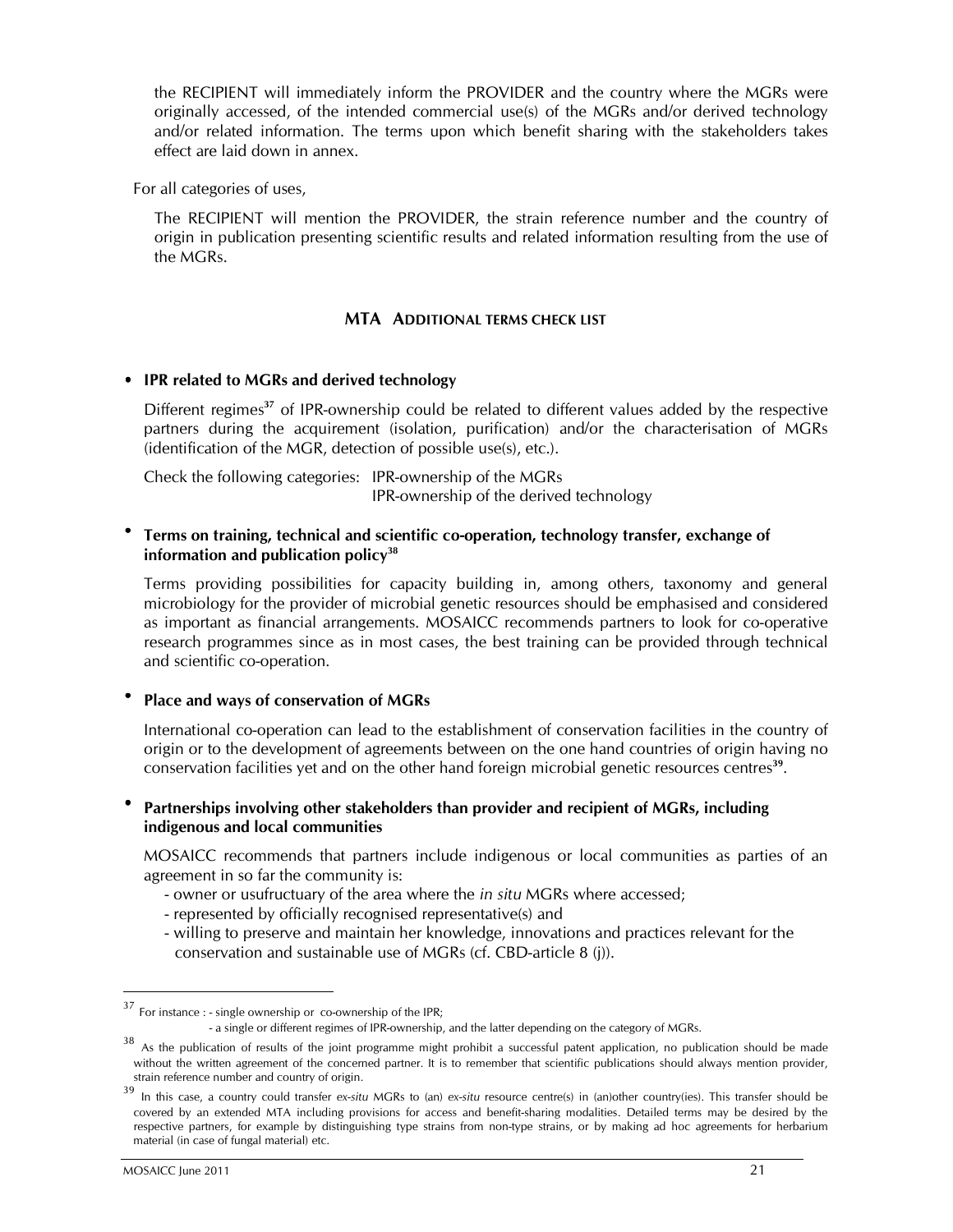#### • Warranties and liability

Stipulate what the warranties offered by the providers of MGRs are. Set who is liable for damage to third parties.

#### • Monetary terms

MOSAICC recommends that monetary compensations to those that provide or enable access to MGRs should be partly dedicated to technical and scientific co-operation programmes.

- Initial, up-front payment

Initial payments can be made before or after accessing the MGRs, but this always independently of the possible, successful commercial use of the MGRs. MOSAICC recommends calculating the importance of the initial payments in terms of the actual involvement of the provider in the delivery of the MGRs<sup>40</sup>.

- Milestones payments

Payments related to the progress made in the development of a product or process that could be commercialised in fine.

- Royalty payments

Royalty payments are fully dependent on the successful commercial use of the MGRs concerned. Agreements should always make reference to net royalties<sup>41</sup>.

#### • Applicable laws and competent authorities

Usually, the applicable laws are these of the country where the culture collection is vested. Unfortunately, there is no agreement on this matter at international level. Specify the applicable laws to avoid uncertainty.

Competent courts are those of the judicial district of the culture collection establishment.

 $\ddot{\phantom{a}}$ 

 $40$  For example: local community participating or not to field survey, costs of maintenance of ex-situ MGRs, etc.

<sup>&</sup>lt;sup>41</sup> Net royalties mean the gross amount of royalties, license fees, profits or any other payments which result from the use of a MGR and derived technology, less: - the costs incurred by the royalty paying partner to develop a patentable application making use of the MGRs; - the costs incurred by the royalty paying partner for patenting derived technology; - the costs of marketing the application.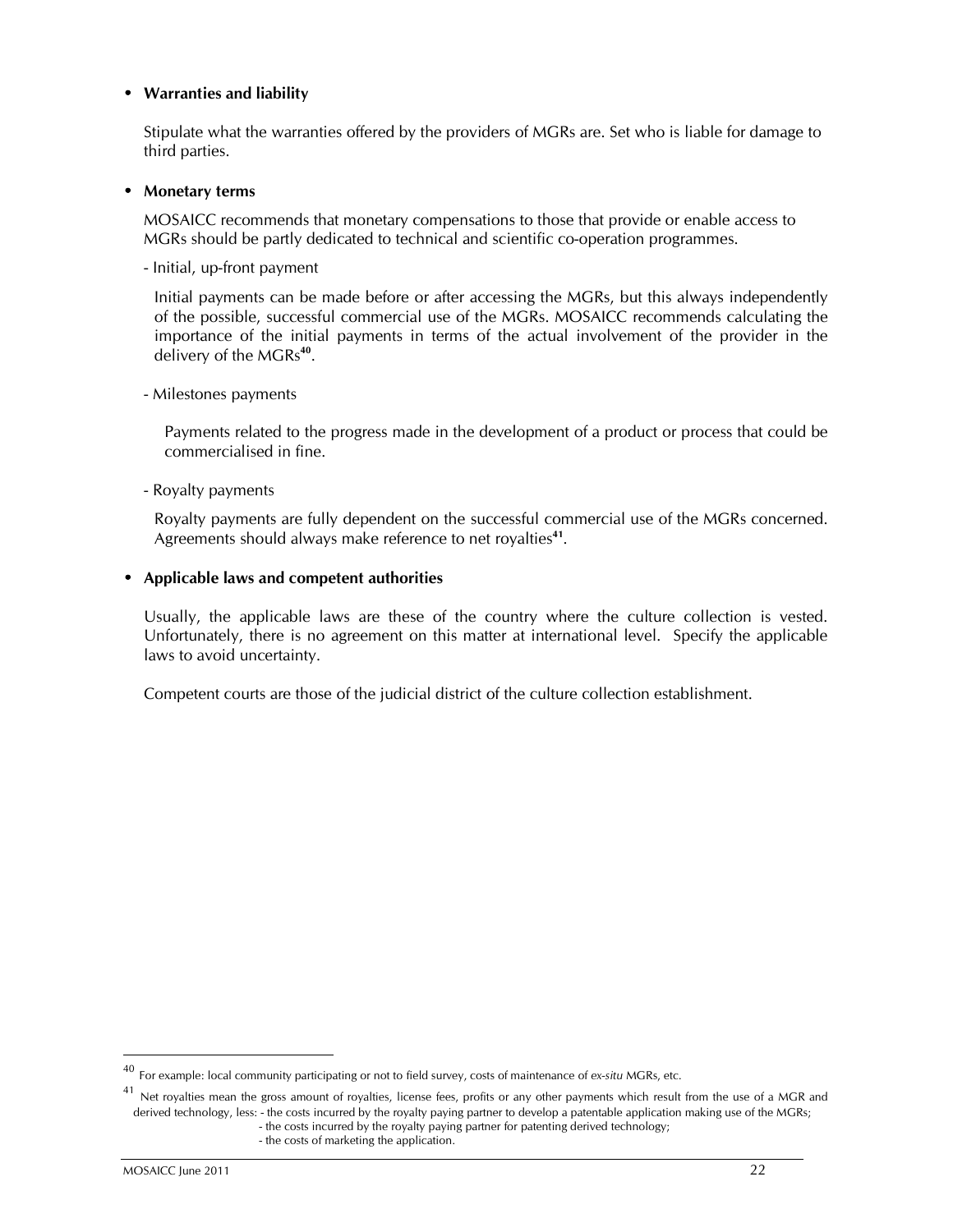## Examples of Prior Informed Consent (PIC) documents

Considering the minimal information necessary for an authority to assess the purposes and the lawfulness of a demand, a PIC application form must include a minimum of data: information about the applicant, the time frame, the area where the material is accessed, the kind of biological resource, and reference to a Material Transfer Agreement if any. The way it is put in form is secondary; the models hereunder are examples. In cases where the authorisation of a third party (right holders like usufructuary or landowner) is required, a copy should be annexed.

## PIC application form for access to in situ MGRs

(Date)

(Name and address of the PIC-provider)

Dear (...........),

According to article 15 of the Convention on Biological Diversity (CBD) stating that «the authority to determine access to genetic resources rests with the national governments and is subject to national legislation » and that «Each Contracting Party shall endeavour to create conditions to facilitate access to genetic resources for environmentally sound uses by other Contracting Parties and not to impose restrictions that run counter to the objectives of this Convention », as well that «access to genetic resources shall be subject to prior informed consent of the Contracting Party providing such resources »;

and, as ratified by (Name of the Country where one wants to access MGRs),

I would like to get access to (Name of the field survey area), as well as to its genetic resources, more specifically samples or isolates from (name or description of group of plant, animal or microbial resources), with your prior informed consent (PIC), during the period and under the conditions specified in annex (copy of MTA if any; copy of authorisation of third party if any).

(Name, address and signature of the PIC-applicant)